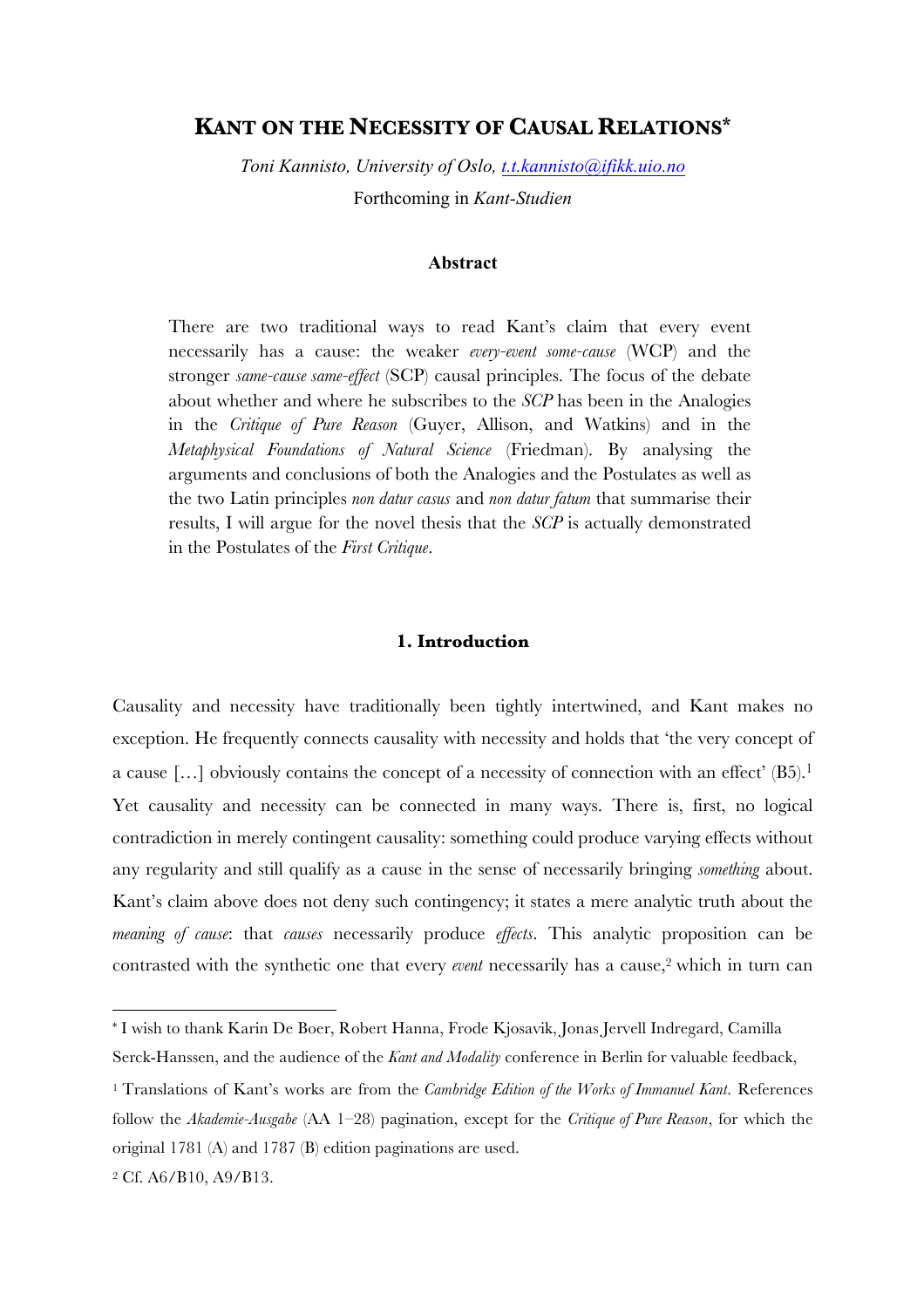be read in two ways: that every event necessarily has just *some* cause or that the *same* causes necessarily bring about the same effects (and, *ceteris paribus*, same events). Ever since Lewis White Beck's 'A Prussian Hume and a Scottish Kant' (1978), the two synthetic alternatives have been known as the *every-event some-cause* and the *same-cause same-effect* principles – or the *weak causal principle* (WCP) and the *strong causal principle* (SCP).3

There exist several competing interpretations of whether and where Kant subscribes to the weak and strong causal principles. Especially the section of the *Critique of Pure Reason* (*Critique* for short) called Analogies of Experience (Analogies) that argues for the objective reality of causality remains a great divider among Kant interpretations. According to Henry Allison, the Analogies seek to 'establish the [weaker] every-event-some-cause principle' (Allison 2004, 247).4 Paul Guyer, by contrast, takes the Analogies to explicitly argue for the necessity of *particular causal laws* and hence for the strong causal principle (Guyer 1987, 252). Michael Friedman, in turn, argues that although in the *Critique* Kant 'does very little to explain' (Friedman 1992, 176) how the *SCP* is grounded, in the *Metaphysical Foundations of Natural Science*  (*Foundations*, 1786) Kant establishes it by subsuming particular causal laws under the universal causal principle (the *WCP*) (Friedman 1992, 185–7). Finally, Eric Watkins argues that although Kant does not explicitly prove the *SCP* in the Analogies, he is committed to it and grounds it there implicitly (Watkins 2005, 287 ff.).5

Although these interpretations might seem to exhaust the logical space of alternatives, I believe that they underestimate or even overlook the importance of the section in the *Critique*  called The Postulates of Empirical Thinking in General (Postulates).6 In this section, which

<sup>3</sup> Cf. Allison 2004, 246, 256, 272; and Watkins 2005, 203, 215f, 286.

<sup>4</sup> Cf. Strawson 1966, Buchdahl 1969, and Beck 1978.

<sup>5</sup> For further discussion of these views, see Allison 2004, 256–8, and Watkins 2005, 203–4, 287n63.

<sup>6</sup> Existing literature on Kant's theory of modality present little relevant discussion about its relation to causality (cf. Schneeberger 1952, Grünewald 1986, Wingendorf 2001, Motta 2007 & 2012, Greenberg 2008, and Mosser 2008). Neither Allison nor Watkins refer to the Postulates (except in passing). Guyer belongs to the long ranks of interpreters that belittle the Postulates (Guyer 1987, 275; 1998, 299; cf. Strawson 1966, 31; Adickes 1889, 233–4n; Kemp Smith 1962, 400). Although Friedman does discuss the Postulates, he does not recognize its decisive role in Kant's overall argument: he grants that Kant 'explicitly emphasizes' the link of 'causal uniformity with necessity' in the Postulates (Friedman 1992, 171; cf. *ibid.*, 180) but does not consider the possibility that Kant is not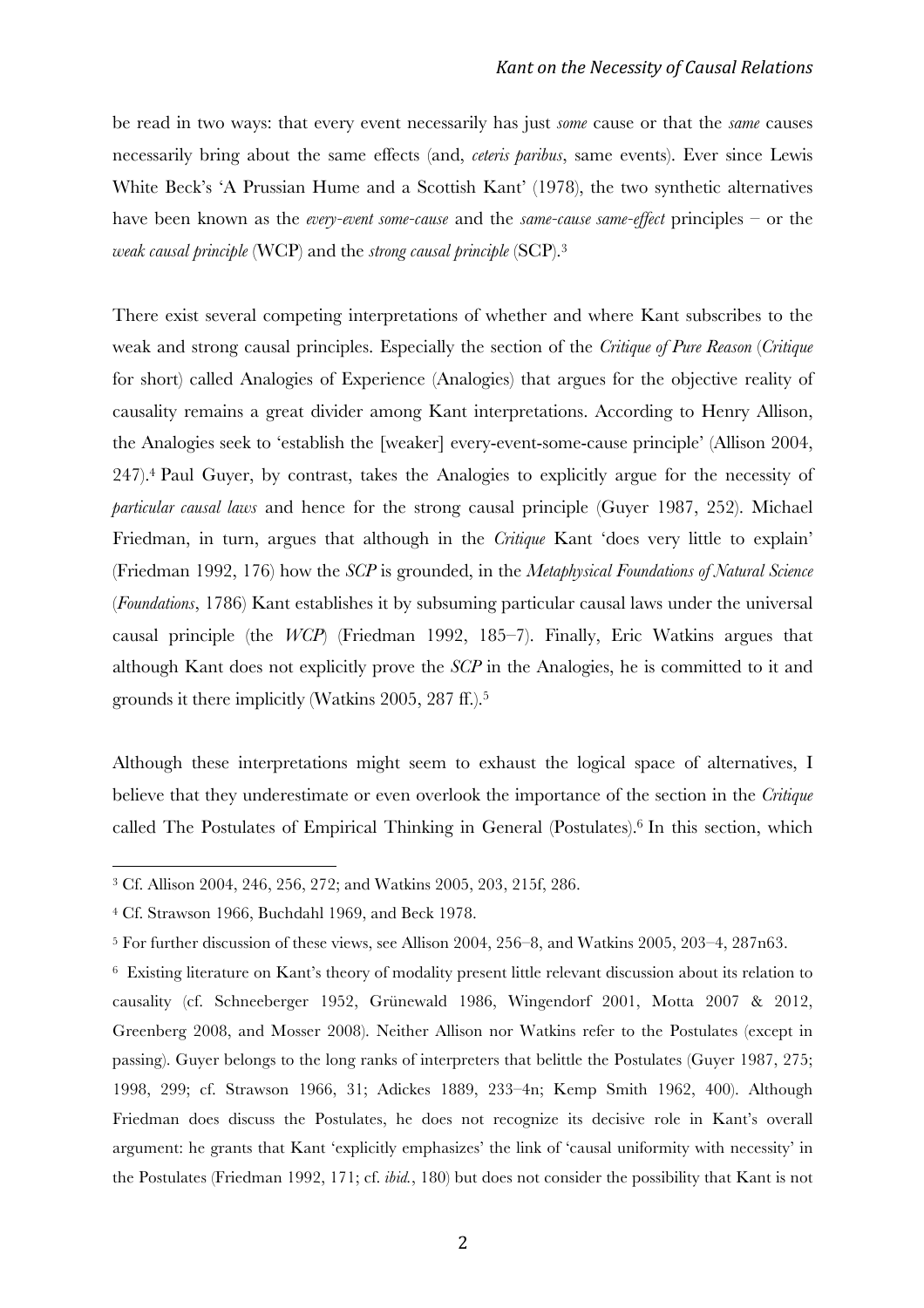immediately follows the Analogies, Kant presents (*inter alia*) his theory of real or metaphysical necessity and explicates its relationship to causality. In this paper I will argue that while Kant meant for the Analogies to justify the *WCP*, he in fact intended the postulate of necessity to justify the *SCP*. Thus, although *contra* Guyer the *SCP* is not proven in the Analogies, Kant does *contra* Allison nonetheless subscribe to it, yet does not *contra* Friedman postpone its (explicit) justification to the *Foundations* either. My claim also stands in contrast with Watkins's attempt to seek support for the *SCP* in what he identifies as implicit theses of the Analogies as well as in Kant's pre-critical doctrines (*ibid.*, 204, 216, 286–8).

I will argue for my thesis in two steps. First I will show that the *WCP* is the explicit principle of the Second Analogy (3.1) and that its argument also supports only the weaker principle (3.2). I will then show that the function Kant assigns to the postulate of necessity requires that it grounds the *SCP* (4.1 & 4.2) and that its explicit formulation is likewise the *SCP* (4.3). Note that my only aim in this article is to show where Kant himself sought to justify the *SCP*. A detailed analysis and assessment of this justification requires a separate treatment.<sup>7</sup>

#### **2. The Weak and the Strong Causal Principles**

One way to clarify the modal difference between the weak and the strong causal principles is via *de re* and *de dicto* modality. Consider Kant's modally ambiguous claim that 'if [the cause] is posited, [the effect] would necessarily have to follow' (A201/B246). On the *de dicto* reading of it, the necessity concerns the whole judgement: 'necessarily, if the cause is posited, the effect follows'. On the *de re* reading, the necessity pertains to the causal relation itself, making it necessary: 'if the cause is posited, the effect follows necessarily'. (C*eteris paribus* is presupposed here and throughout.)<sup>8</sup>

<u> 1989 - Andrea Santa Andrea Andrea Andrea Andrea Andrea Andrea Andrea Andrea Andrea Andrea Andrea Andrea Andr</u>

merely *emphasising* but *justifying* it in the Postulates. Although Friedman later (2012) assigns a greater role to the Postulates, his main thesis remains intact. I know of only one article that focuses on Kant's theory of necessity in connection with causality: Markku Leppäkoski's 'The Transcendental Must: Kant's Various Notions of Necessity' (2001).

<sup>7</sup> I have discussed this in Kannisto 2012. For an analysis of postulation and modality, see also Motta 2012.

<sup>8</sup> By denoting 'x causes y' by *xCy*, the two readings can be formulated as follows. In the *de dicto* reading the necessity-operator is in front of the quantifiers:  $\Box \forall y \exists x(xCy)$ : 'Necessarily, for all *y*, there is an *x*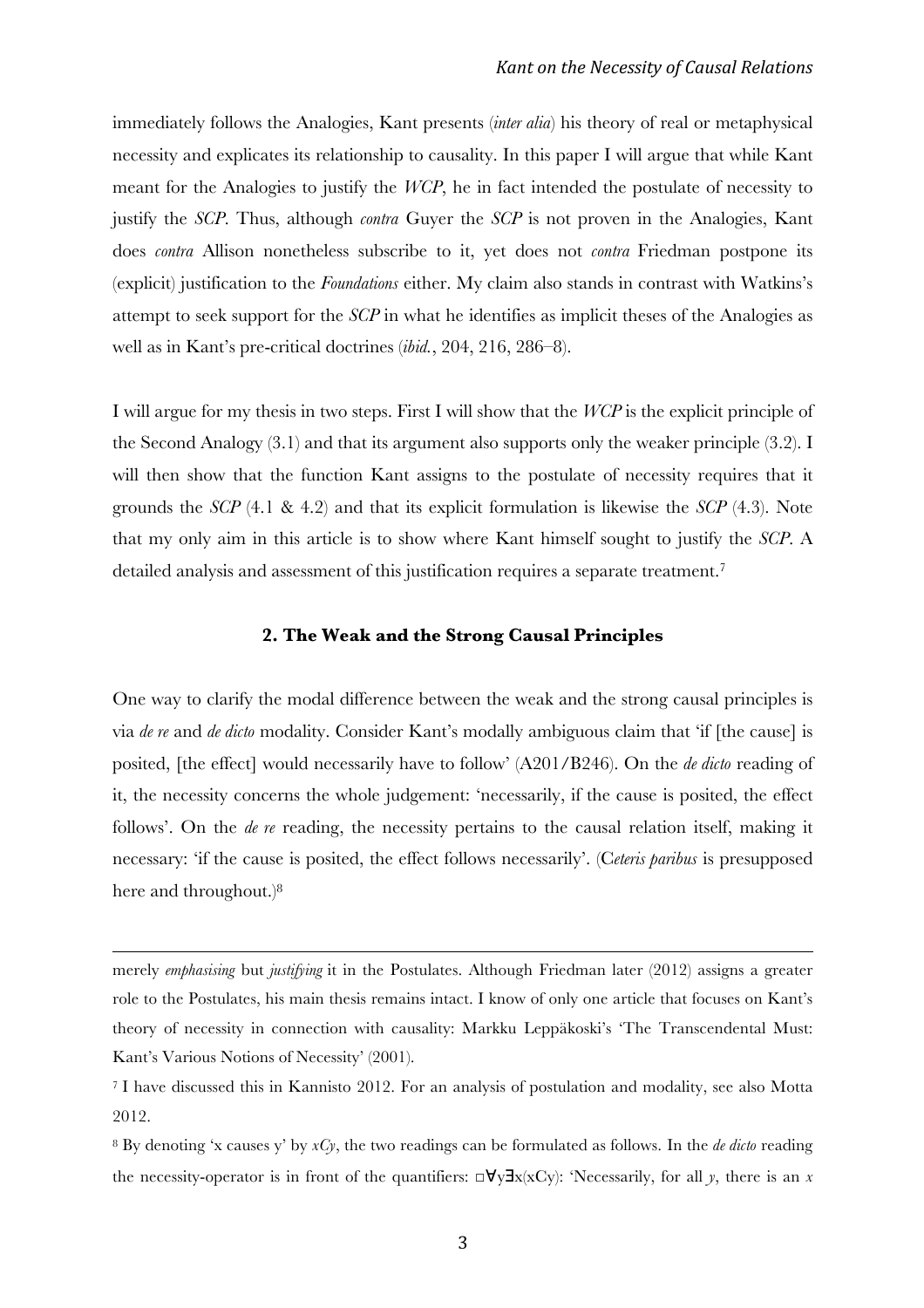Although the *de dicto*/*de re* distinction clarifies the formal status of the modal operator in the *WCP* and the *SCP*, it does not bring out the specifics of the two principles and by no means constitutes a full analysis. One must also ask what kind of entities *x* and *y* are – events, objects, or perhaps substances. One might suggest that they are events so that one event causes another – especially since 'event' appears in the standard formulation of the  $WCP$  – but I believe Watkins is correct in criticising event-based models of causality for being simplistic (Watkins 2005, 232–42). For Kant, a deeper structure of causal forces of substances underlies events: things (substances) have powers that bring about change (an event) by exerting force on other things. An event occurs when a thing changes its state from  $\hat{A}$  at  $t_1$  to  $\hat{B}$  at  $t_2$ , and so the structure of an event already contains a causal influence that brings about the change in it. For simplicity's sake we can, however, ignore these specifics for now and continue using the event-formulation of the *WCP*.

A further question is whether *x* and *y* are *types* or *tokens*. For reasons given later, they must be tokens for the *WCP* and types for the *SCP* (see section 3). With types the *WCP* would be too strong and with tokens the *SCP* would be too weak. Thus the *SCP* reads: *same types of causes produce same types of effects* – or *similar causes produce similar effects*. 9

There is a common confusion about the *SCP* that complicates matters. For example, according to Allison:

[W]e can know *a priori* only that an appearance must stand in a necessary relation to some other appearance, but not that we will be able (even in principle) to determine what that other appearance is and the law connecting them. (Allison 2004, 259.)

Although this is correct, the problem is that Allison takes the latter to amount to the *SCP*, whereas in fact it is a much *stronger* principle. Let me dub the principle that we can *know particular causal laws a priori* the *extreme causal principle* (XCP). The *XCP* concerns the *epistemological* question of whether and how we can determine the laws of nature (*a priori* or only empirically *a posteriori*), whereas the *SCP* is the *ontological* tenet that *there are* laws of nature,

<u> 1989 - Andrea Santa Andrea Andrea Andrea Andrea Andrea Andrea Andrea Andrea Andrea Andrea Andrea Andrea Andr</u>

such that *x* causes *y*.' In the *de re* reading the necessity-operator is after the quantifiers:  $\forall y \exists x (\Box(xCy))$ : 'For all *y*, there is an *x* such that *x* necessarily causes *y*.'

<sup>9</sup> Cf. Lovejoy 1906, 399–402; Allison 2004, 258; and Watkins 2005, 215.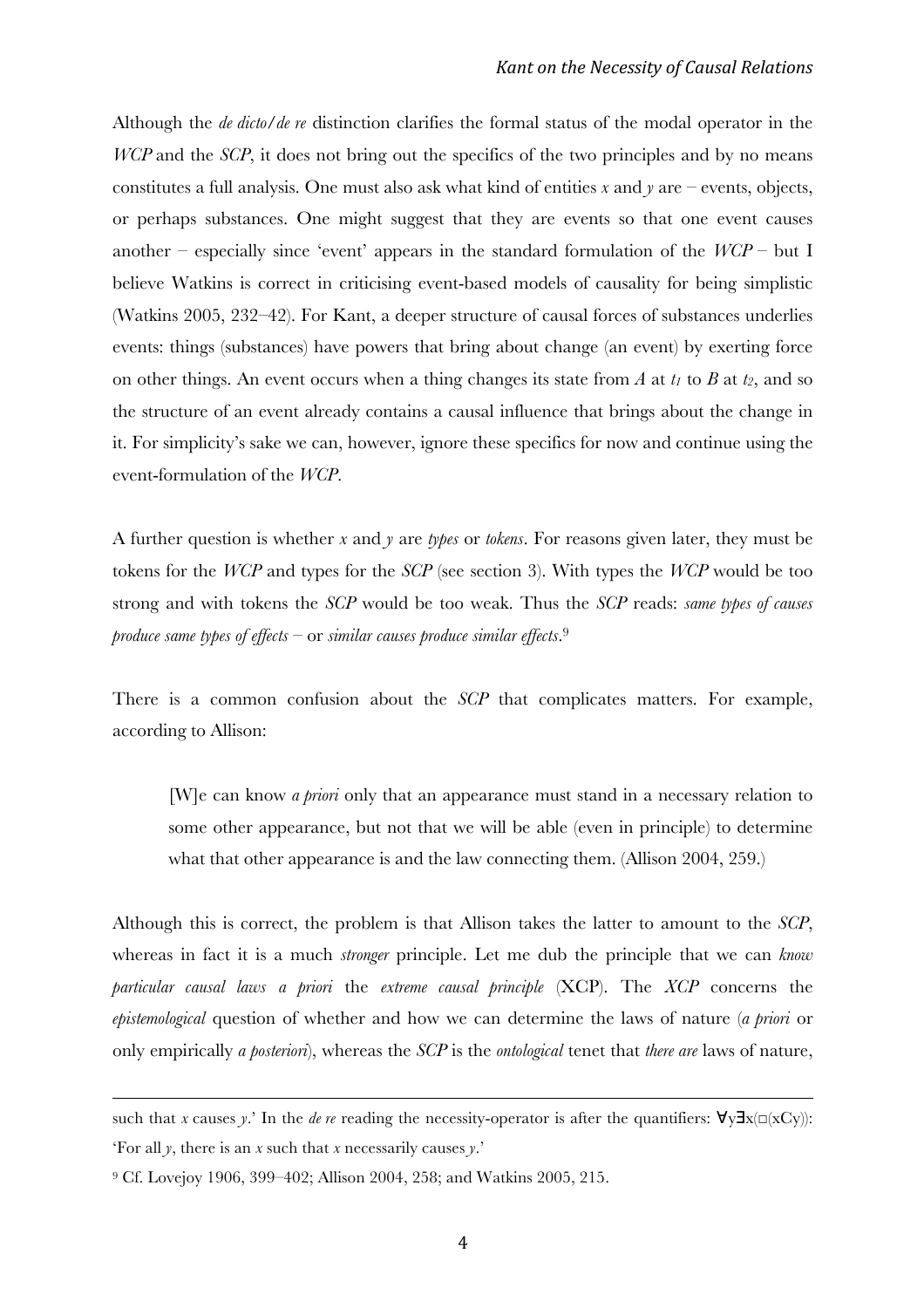i.e. that the same cause (whatever it may be) always (*ceteris paribus*) brings about the same effect (whatever it may be). As Kant points out, knowing *that* causal relations are invariable laws is different from being able to determine *what* these laws are: 'Everything in nature […] takes place *according to rules*, although we are not always acquainted with these rules.' (AA 9, 11.)

Thus Allison conflates the *SCP* and the *XCP*, and since in his view Kant does not subscribe to the *XCP* (Allison's *SCP*), he erroneously infers that Kant must settle with the *WCP*. <sup>10</sup> When presenting his opponent's view, Friedman makes the same conflation:

The Transcendental Analytic does not, however, establish that particular laws are themselves necessary. Indeed, as far as particular causal laws are concerned, the Transcendental Analytic is in basic agreement with Hume: They are established by induction and induction alone. (Friedman 1992, 164.)

The view that 'particular causal laws are […] necessary' is different from the view that they are 'established by induction'. The latter, epistemological point is no ground for denying the former, ontological one. And it is the former that the *SCP* states, not the latter. Friedman does not make this conflation only in characterising his opponent's view: his reason for seeking proof of the *SCP* in the *Foundations* is that he believes a particular empirical law *is* (ontologically) necessary only if it has been *derived* (epistemically) using the *a priori* 'principles of the understanding' (*ibid.*, 172), which is what Kant does e.g. for the Newtonian law of gravitation in the *Foundations*.11 But since determination of particular laws (*XCP*) is not required for the claim that the laws (whatever they may be) are necessary (*SCP*), Kant can well justify the latter in the *Critique* and leave the former to the *Foundations*. Watkins perceives this common error:

<sup>10</sup> Allison does distinguish between two strong readings of the Second Analogy: Guyer's 'epistemological' and a 'more orthodox version' (Allison 2004, 256–7). The former is the *XCP*, whereas the latter is the *SCP*: 'every event falls under *some* empirical causal law, the precise nature of which must be learned from experience' *(ibid.*, 257–8). Yet Allison goes on to conflate the 'more orthodox version' with the *XCP* when he argues against it that 'it does not determine what the cause is or guarantee that we shall be able to discover it or the relevant causal law' (*ibid.*, 258). This argument only works against the *XCP* and does not touch the *SCP*: the latter makes the (ontological) *a priori* claim that there *are* necessary causal laws, not the (epistemological) claim that we could *discover* them *a priori*. <sup>11</sup> Friedman 1992, 173–5, 180, 185–6, 190–1.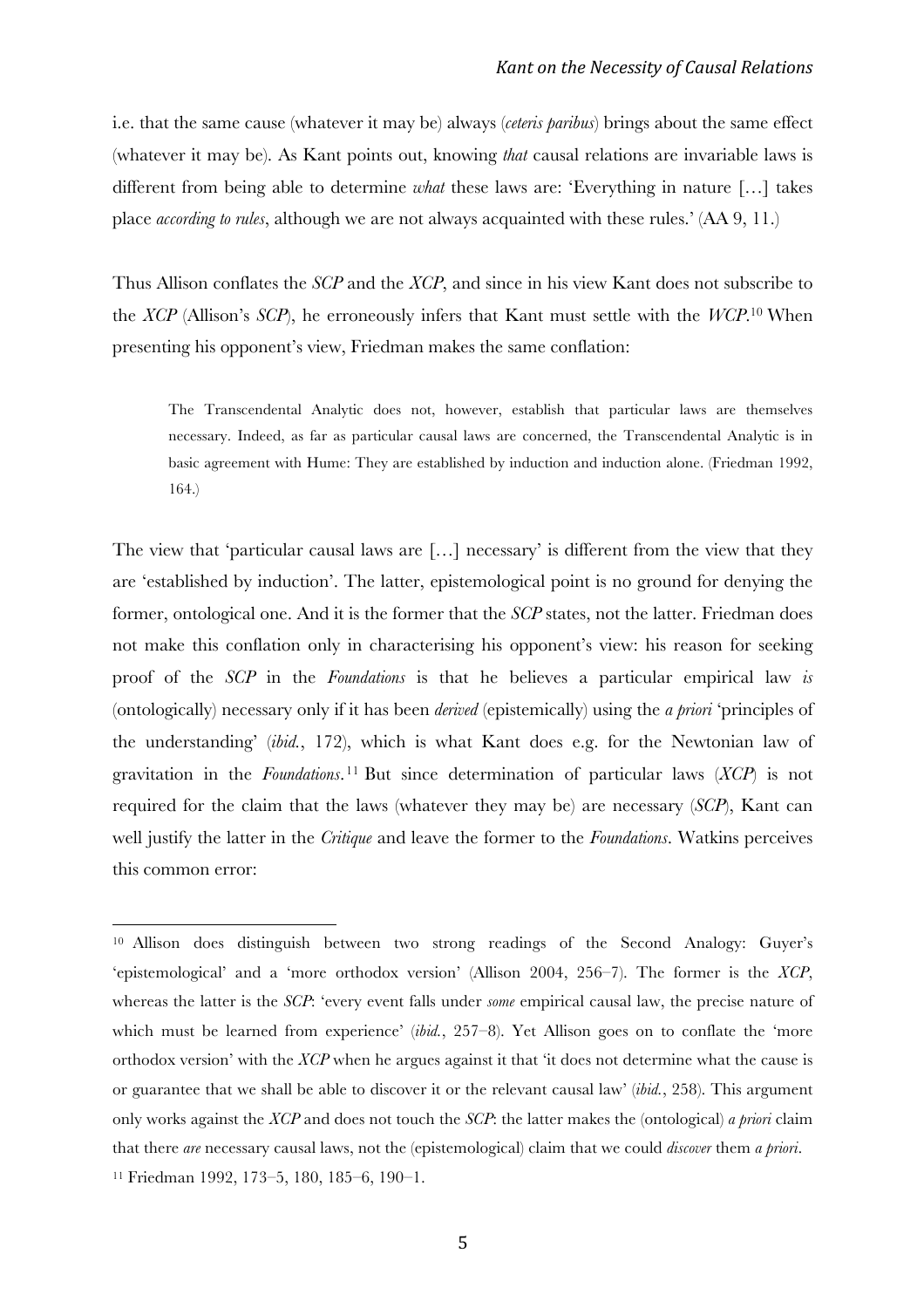Accordingly, [Kant's] framework entails only that whatever grounds and causal laws have held in the past will not change in the future [the *SCP*]. Thus, even if Kant were to establish the metaphysical necessity of causal laws for the determination of the changes that occur in the world, the epistemological question of ascertaining what grounds exist in the world has not been addressed at all. (Watkins 2005, 290.)

Watkins is refreshingly candid about the trouble he faces in trying to attribute the *SCP* to the Analogies, however. Not only does he grant that 'it is tempting to rest content with the weaker reading' (*ibid.*, 286), he also admits – after nonetheless defending the stronger reading (*ibid.*, 288) – that '[e]ven if this interpretation does accurately represent Kant's intentions, it is unclear that Kant's arguments can carry the weight of the strong reading of the Second Analogy at a metaphysical level' (*ibid.*, 290n). Watkins has to rely on two additional principles taken from Kant's pre-critical works and on it seeming 'more attractive to assert that a different ground is active in bringing about different effects' (*ibid.*, 288) – rather than that the very causality of the ground has changed, as could be the case with the *WCP*. Since Kant explicitly defends the *SCP* in the Postulates, such speculative measures are, however, unnecessary.

### **3. The Second Analogy and the Weak Causal Principle**

It is fairly uncontroversial that Kant's *explicit* arguments in the Second Analogy support only the weak causal principle – even Watkins agrees on this. <sup>12</sup> Whether Kant nevertheless *sought* to prove the *SCP* there is another matter, however. Indeed, Lovejoy's famous charge – echoed by Strawson (1966, 137) – that the Second Analogy constitutes 'one of the most spectacular examples of the *non-sequitur* which are to be found in the history of philosophy' (Lovejoy 1906, 402) is motivated by his (false) belief that Kant sought to prove the 'law of universal and uniform causation' (the *SCP*) but only succeeds in proving the '*irreversibility* of the sequence of my perceptions in a *single* instance' (*ibid.*, 399) (the *WCP*).13 Lovejoy's charge can be rebutted

<sup>12</sup> See Watkins 2005, 204; Lovejoy 1906, 399; and Friedman 1992, 161–70.

<sup>13</sup> Lovejoy is correct when he states: 'But all this has no relation to the law of universal and uniform causation, for the manifest reason that a proof of the *irreversibility* of the sequence of my perceptions in *a single* instance of a phenomenon, is not equivalent to a proof of the necessary *uniformity* of the sequence of my perceptions in *repeated instances* of a given *kind* of phenomenon.' (Lovejoy 1906, 399.)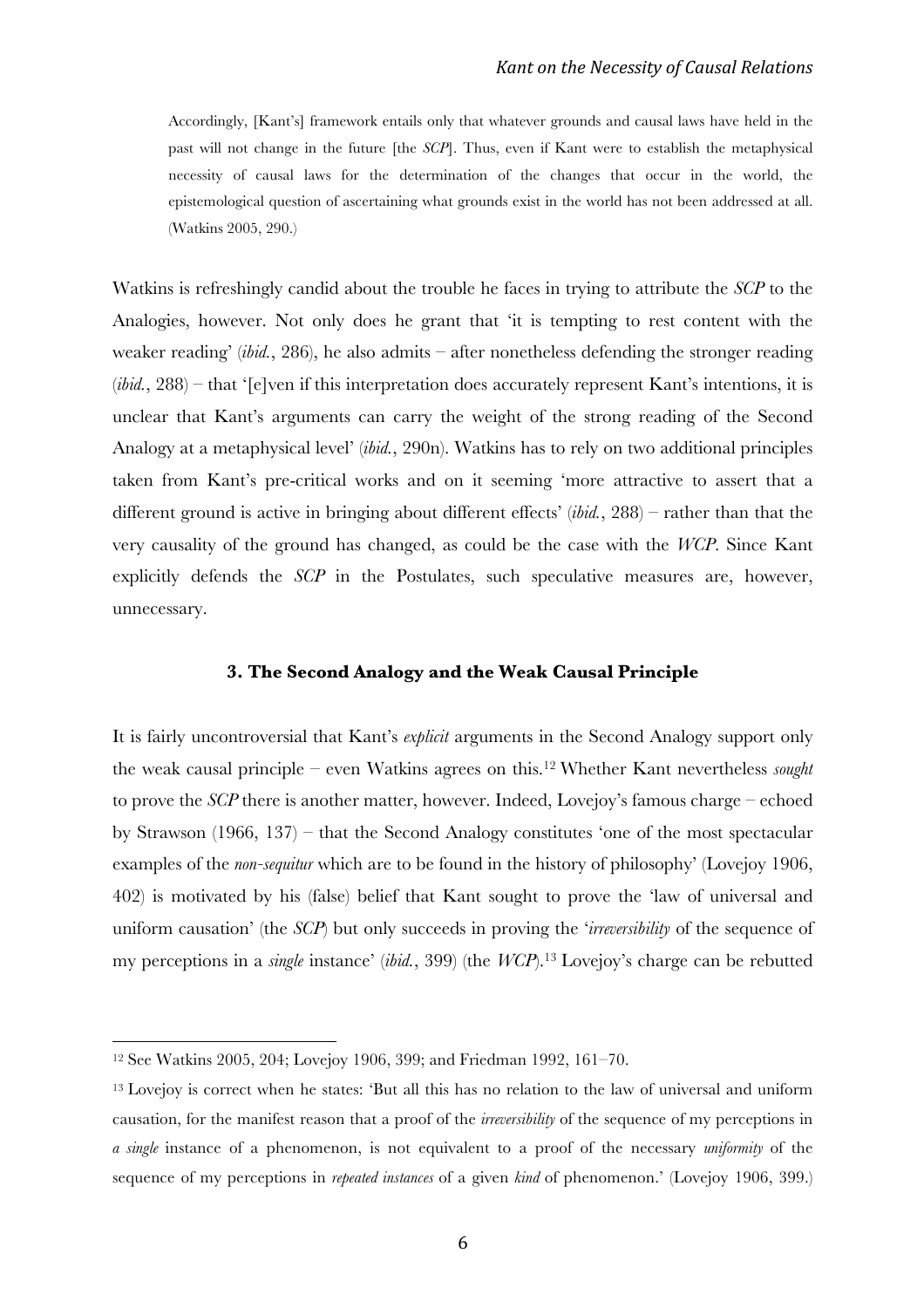by showing that the explicit principle of the second analogy is the *WCP* and that Kant's argument in the second analogy is not intended to justify the *SCP*. My following reading of the argument in the Second Analogy mostly draws on Watkins (2005), as I believe he has presented it correctly.

## *3. 1. The Principle of the Second Analogy*

Kant formulates the principle of the second analogy in two ways, which I take to be equivalent (Allison 2004, 247). In the A-edition it is: (SAA) 'Everything that happens (begins to be) presupposes a something which it follows in accordance with a rule.' (A189.) The Bedition version reads: (SAB) 'All alterations occur in accordance with the law of the connection of cause and effect.' (B232.) Especially the *SAA* suggests the *WCP*: every event (alteration) presupposes some cause  $-$  'a something'  $-$  that brings it about. Kant's claim that the second analogy demonstrates the *principle of sufficient reason* for all appearances also speaks for the weaker reading (A200f/B246, A217/B264f). According to this principle, everything (here: every event) must have a reason or cause that is *sufficient* for bringing it about – it does not, as such, decide whether this particular reason has a *necessary* (rather than merely contingent) connection to the event.14

The words 'rule' and 'law' in Kant's formulations could seem to indicate the stronger reading, however: that everything does not merely have *a* ground but a rule-like ground. Yet, as has been noted especially by Watkins, this would be hasty, for according to Kant rules are 'either *necessary* or *contingent*' (AA 9, 12), and laws are by definition *necessary* rules.15 If, as seems plausible, the A- and B-edition formulate the same theses, then the 'law of the connection of cause and effect' in the *SAB* is the same as the *whole* A-edition formulation *SAA*, i.e., that it is a law (SAB) that (SAA) '[e]verything that happens (begins to be) presupposes a something

<u> 1989 - Andrea Santa Andrea Andrea Andrea Andrea Andrea Andrea Andrea Andrea Andrea Andrea Andrea Andrea Andr</u>

But he is wrong when he continues: 'Yet it is the latter alone that Hume denied and that Kant desires to establish [in the Second Analogy].' (*Ibid.*)

<sup>14</sup> For Kant, the principle of sufficient reason has both a logical and a real use. In the *Jäsche Logik* (1800) Kant explicitly connects the principle of sufficient reason to logical *actuality*, not to *necessity* (AA 9, 53; cf. AA 28, 721). Since Kant is careful to maintain a correspondence between the logical and real use of principles, he likely did not mean the real principle of sufficient reason to involve necessity either.

<sup>15</sup> See e.g. A126, A216/B263; *KU*, 184; and Watkins 2005, 203, 215f.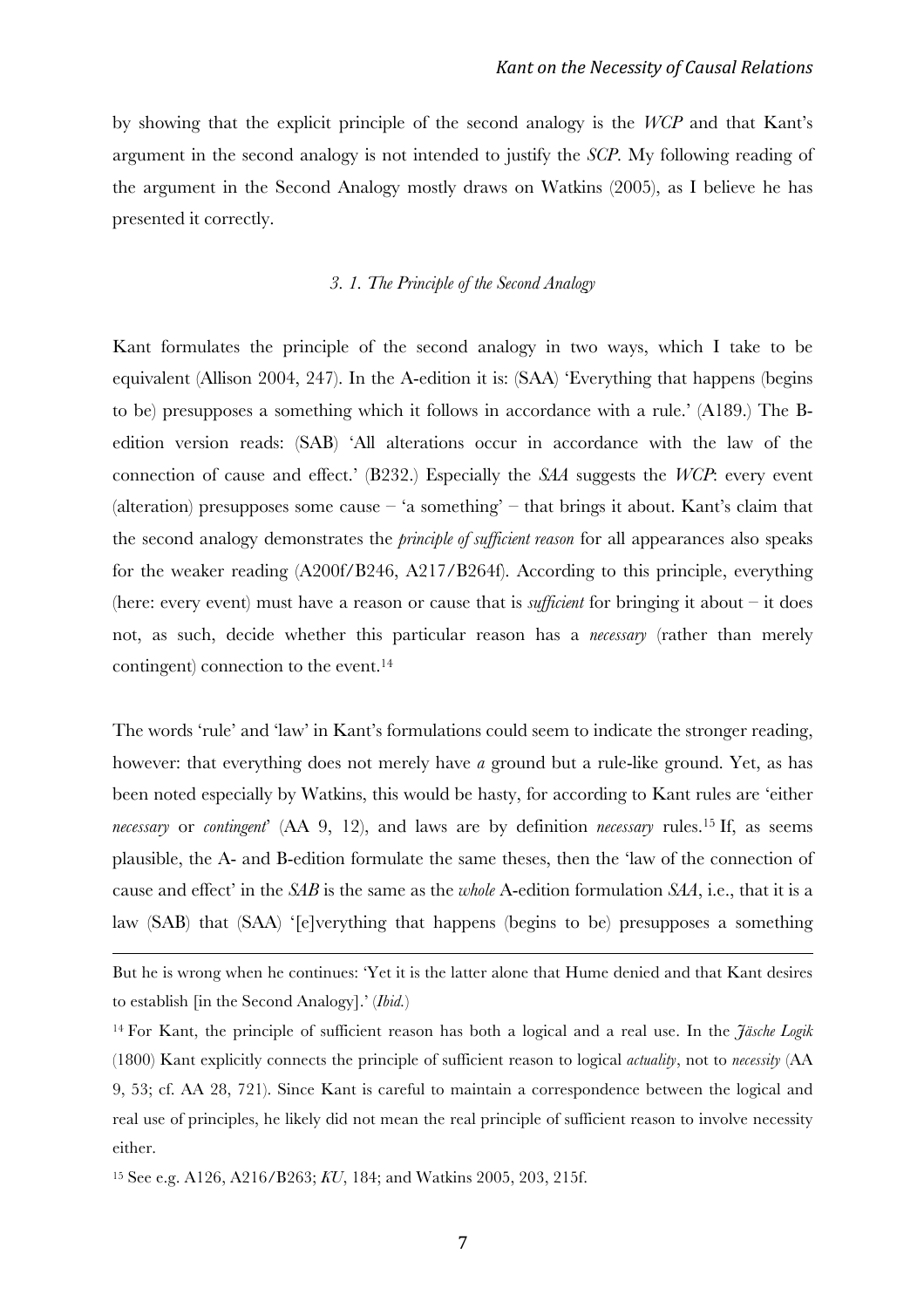which it follows in accordance with a rule.' Accordingly, the 'law of the connection of cause and effect' should be read as *de dicto*: it is necessary (a law) that every event (everything that happens) presupposes *some* cause (a something which it follows in accordance with a rule).

Indeed, Kant consistently refers to the causal principle of the Second Analogy as a *law*. <sup>16</sup> That is, the principle of causality – that there *is* causality grounding all alteration – is necessary.<sup>17</sup> In contrast, in the Analogies Kant consistently characterizes the *causal connection itself* as a *rule*. In the objective (causal) connection 'the apprehension of one thing (that which happens) follows that of the other (which precedes) *in accordance with a rule*' (A193/B238). That is, unlike the principle that there be causality to begin with, the causal connection itself is not yet established as a necessary rule (law) but as a rule that might turn out to be contingent. Since Kant calls the causal connection a 'rule' no less than 21 times<sup>18</sup> in the Second Analogy, and does not once call it a 'law,' it is not likely that the choice of term is accidental.

Thus that Kant uses the words 'rule' and 'law' does not yet imply the *SCP*. One needs to carefully analyse *what* Kant takes to be the rules and laws. As I will show in section 4.1, Kant's terminology is consistent also in the Postulates: he distinguishes between rules and laws

<sup>16</sup> Cf. B234, A199/B244, A 202/B 248, and A207/B252.

<sup>&</sup>lt;sup>17</sup> There is one digressing passage, yet it is the exception that proves the rule. For when Kant rejects 'everything that has always been said about' how the causal principle is grounded (namely on induction), he says that according to this common view 'we are led to discover a rule, in accordance with which certain occurrences always follow certain appearances, and are thereby first prompted to form the concept of cause' (A195/B240f.). Here the causal principle is characterized as a rule rather than a law. Yet in the very next sentence Kant rejects this common view by pointing out that 'the rule that [the concept of cause] supplies, that everything that happens has a cause [the *WCP*], would be just as contingent as the experience itself: its universality and necessity would then be merely feigned […]' (A196/B241). That is, the sole characterisation of the causal principle as a *mere* rule is connected to its rejection as *contingent*, i.e., to the incapacity of experience to establish it is a *necessary* rule – as a *law*. Thus the passage supports rather than undermines my view that Kant deliberately and consistently distinguishes *rules* from *laws*. It also shows that his concern in the Second Analogy is whether the principle 'everything that happens has a cause' is (*de dicto*) contingent or necessary, not whether we should ascribe *(de re)* necessity to the causal relations themselves.

<sup>18</sup> A188, A193/B238 (4x), A194/B239 (2x), A195/B240 (3x), A196/B241, A196/B242, A197/B242, A198/B243 (2x), A199/B244, A200/B245 (3x), A201/B247, A202/B247.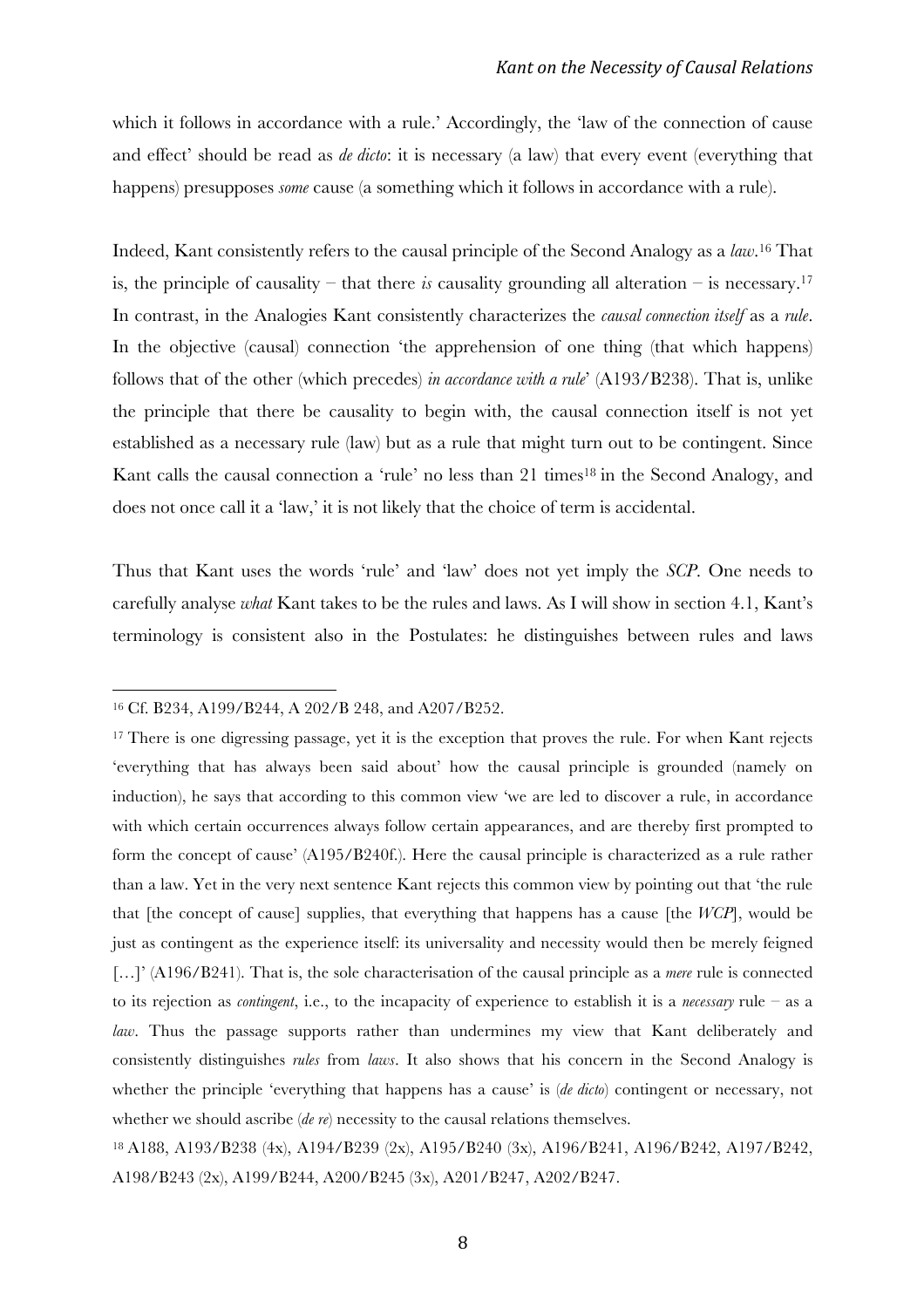deliberately so that the Analogies would ground the *WCP* while the Postulates would ground the *SCP*. <sup>19</sup> It is furthermore right after the three analogies that Kant first makes the distinction between rules and laws explicit and defines the latter as necessary rules: 'By nature (in the empirical sense) we understand the combination of appearances as regards their existence, in accordance with necessary rules, i.e., in accordance with laws.' (A216/B263.) It seems plausible, then, that after having grounded the *WCP* in the Analogies, Kant clarifies the status of this principle before continuing to the Postulates and to the remaining task of justifying that the causal rules are necessary and not merely contingent.

### *3. 2. The Argument in the Second Analogy*

In a nutshell, in the Second Analogy Kant argues that the temporally determined subjective order of our representations necessarily presupposes an objective (and hence causal) order of events (see Watkins 2005, 203 ff.). Kant notes that if I perceive a house, I can perceive first the rooftop and then the ground just as well as *vice versa*. In contrast, if I perceive a ship driven downstream, I would *have to* perceive it first upstream and then downstream, and this order could not be reversed. (A192/B237f.) The difference is that, unlike the house, the ship's motion constitutes an *event* or a *happening* (*Geschehen*; cf. Allison 2004, 255f). In the Second Analogy Kant seeks to explain this *irreversibility* of the order of perception in events and its *reversibility* in non-event occurrences (*Begebenheiten*).

Kant observes first that the *subjective* order of representations is reversible. (A192/B237f, A201/B246.) In my thinking and imagination (including memory), I can represent my last day at school and then the first just as well as *vice versa*. Drawing on complex reasoning that I will not explicate here,<sup>20</sup> Kant concludes that therefore no subjective ground can account for the *irreversibility* of the sequence of perception in *events*. Hence the ground must be objective and causal. (In accordance with the Transcendental Deduction, this causality is imposed on rather than derived from the world.)

<sup>19</sup> Kant seems to use 'rules' and 'laws' similarly throughout his philosophy (e.g. A91/B124, A113, A126; *Pro*, 312; *KpV*, 20f, 31, 67; *KU*, 182–4; AA 9, 12; R 5414, AA 18, 176). Here, however, it suffices to show his consistency in the Analogies and Postulates specifically. Although Kant often speaks of rules when he could speak of laws – which is fine since laws are (necessary) rules – he does not speak of laws when he should speak only of rules.

<sup>20</sup> See A192–5/B237–40, A197–200/B242–5, A201f/B246f.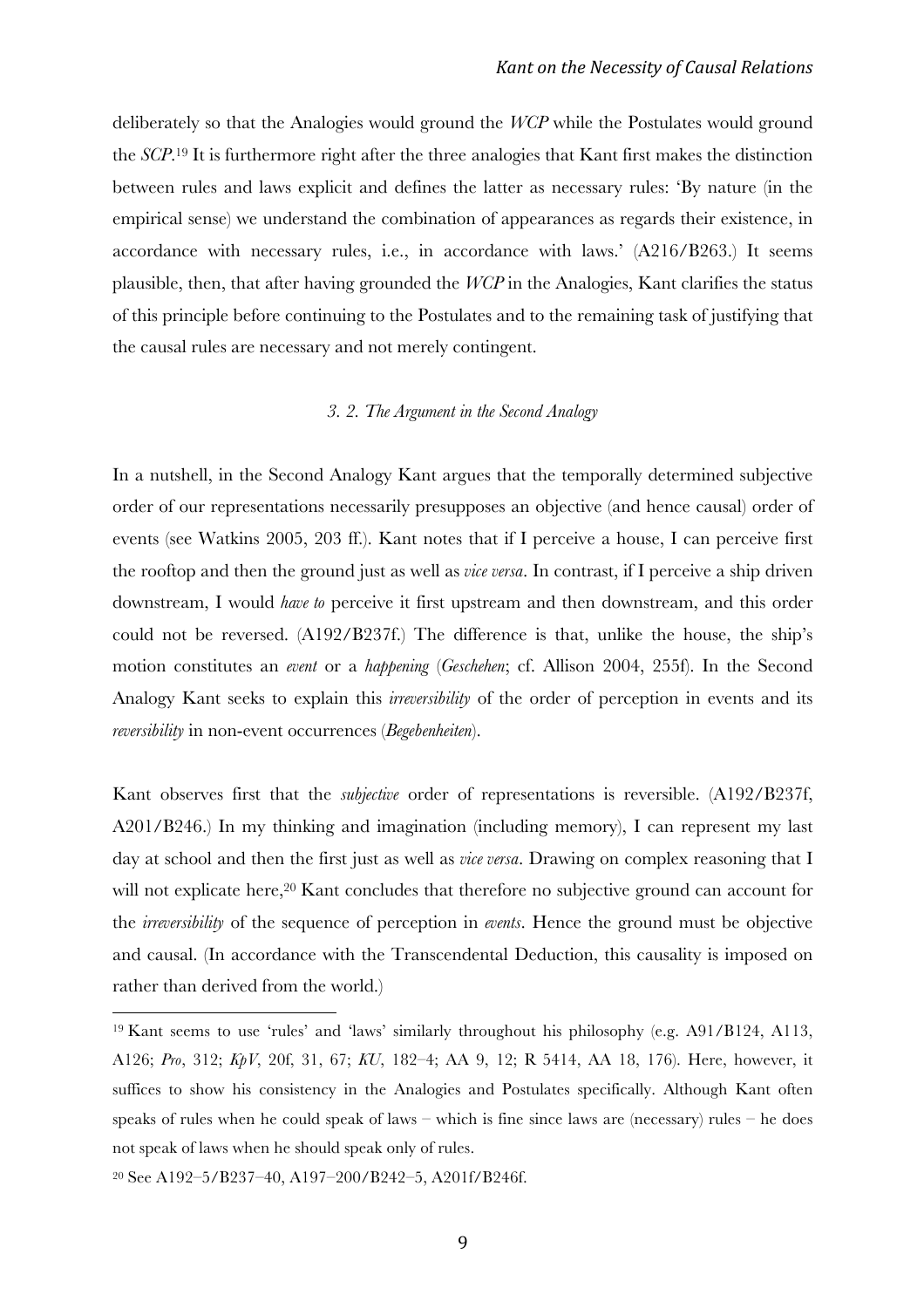It is important to understand this irreversibility correctly: Kant does not claim that the *de facto* order of perception could be inverted. If I first happen to look at the rooftop and then at the ground, I cannot as it were go back in time to reverse this order. Kant's point about the difference between reversibility and irreversibility would be moot since I cannot change the perceptual sequence in *any* case. Rather, the reversibility is *counterfactual*: whereas I *could have*  perceived the rooftop and the ground in the opposite order, I *could not have* first seen the ship downstream and then upstream – insofar as it really does move downstream:

I see a ship driven downstream. My perception of its position downstream follows the perception of its position upstream, and it is impossible that in the apprehension of this appearance the ship should first be perceived downstream and afterwards upstream. […] In the previous example of a house my perception could have begun at its rooftop and ended at the ground, but could also have begun below and ended above […]. (A192/B237f,)

Kant's argument – which will not be pursued here – goes on to show that the irreversibility of perceptual order in events requires an objective ground that determines the *de facto* order of things. It is because there is an objective sequence that I cannot help but perceive events in one determinate order rather than the other. It is in terms of this counterfactual impossibility of reversed order of perception of events that the necessity in the Second Analogy is to be understood.

Kant calls this the 'law of causality' or the 'law of the connection of cause and effect' (see note 16). It states that necessarily, in every event there is something that is preceded and determined (according to a rule) by something else, i.e. that every event involves a cause. Otherwise there could not *even subjectively* be any temporally determinate order of perception, and since in the perception of events there is such order, the law of causality is necessary. But this irreversible temporal sequence hereby only requires that all changes of state (events) are determined by *some* cause or other, i.e. that there are *some* causal relations (the *WCP*), not that they remain *constant through time* (the *SCP*).

None of Kant's numerous references to necessity in the argument have to be interpreted in the stronger terms of the *SCP*. Kant's point is simply that *if* the ship *really is* driven downstream, which according to his argument shows that there are objective causal grounds for it to do so, then if it is to be perceived at all, it must be perceived first upstream and then downstream. Since his argument thus repeatedly and explicitly requires just the necessity of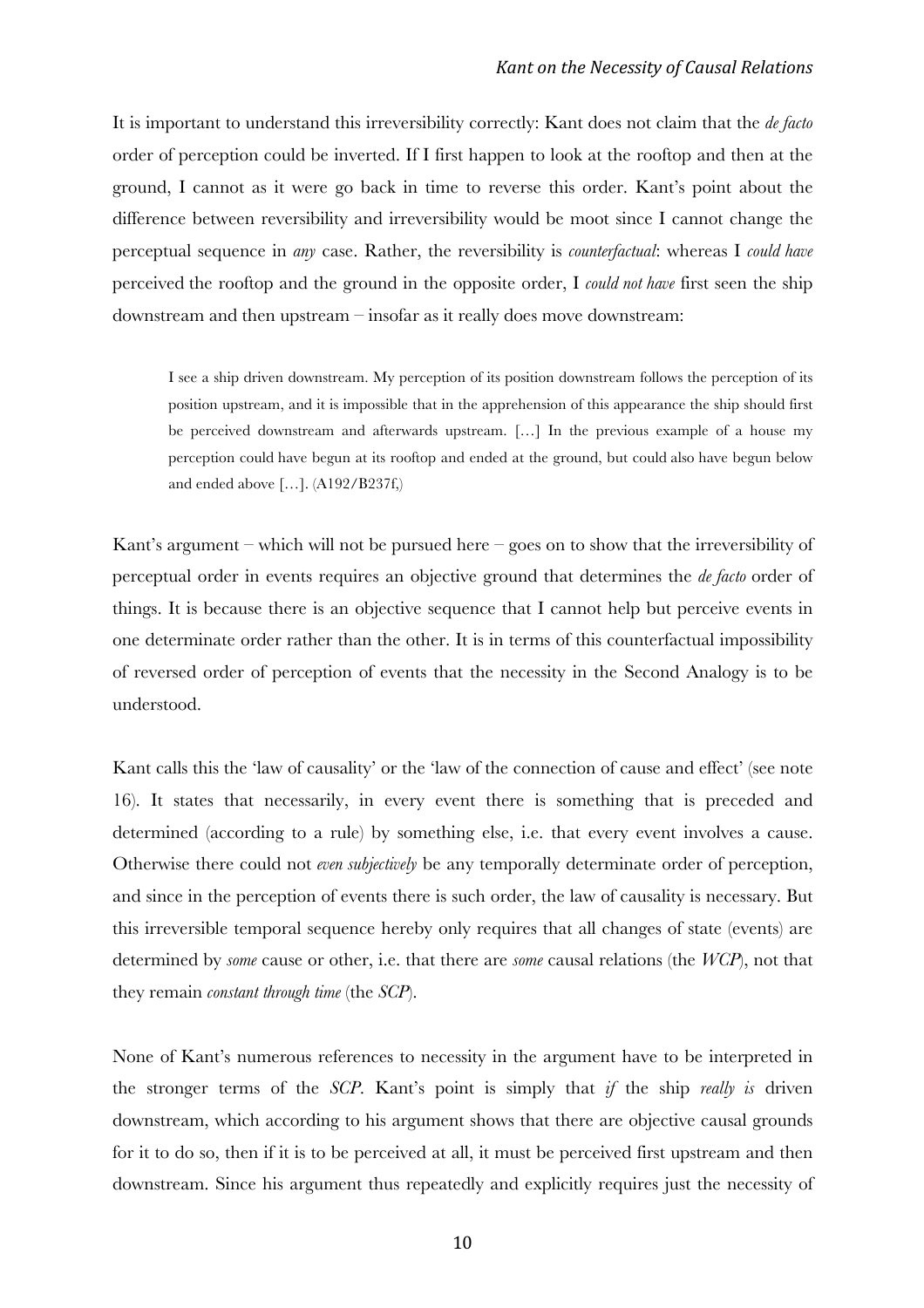perceiving one thing before the other, it offers no grounds for a *de re* interpretation of such statements as: 'objective significance is conferred to our representations only insofar as a certain order in their temporal relation is necessary' (A197/B243). Kant does not need to say anything about the constancy of the causal connection pertaining between appearances. Thus his arguments justify only the *WCP*, and his conclusion neither requires nor invokes the *SCP*.

### *3. 3. Some Problematic Passages*

One could object that I have ignored passages that seem to endorse the *SCP* in the Analogies. Indeed, quite contrary to my view, Watkins notes:

[T]here is a textual motivation for the stronger reading that does not sit well with the weaker reading. For in the Second Analogy Kant repeatedly uses terms such as 'universality,' 'always,' and 'invariably,' [*sic*]21 all of which strongly suggest that Kant has in mind causal laws that would hold over time. Moreover, Kant seems to slide back and forth between the weak and strong meanings of the principle without explicitly acknowledging the considerable philosophical difference between them. (Watkins 2005, 287.)

Although I do not think Kant slides back and forth between the *WCP* and the *SCP*, at times his words do seem to suggest the stronger reading. Yet the mere occurrence of e.g. 'always' is no more problematic than that of 'necessary'. As we saw, the context and precise formulation of these terms is what matters. That said, I have found the following three passages the most problematic for my reading.

- (P1) […] if the state that precedes is posited, then this determinate occurrence inevitably and necessarily follows. (A198/B243f.)
- (P2) […] there is therein an order of the successive synthesis that determines an object, in accordance with which something would necessarily have to precede and, if this is posited, the other would necessarily have to follow.  $(A201/B246.)$
- (P3) […] if I were to posit that which precedes and the occurrence did not follow it necessarily, then I would have to hold it to be only a subjective play of my imaginings [...]. (A201/B247.)

<sup>21</sup> Kant does not use the word 'invariably' in the Analogies. Most likely Watkins means the essentially different 'inevitably' (*unausbleiblich*) (cf. *P1* below). Kemp Smith's unfortunate translation of *unausbleiblich* as 'invariably' might have contributed to this error.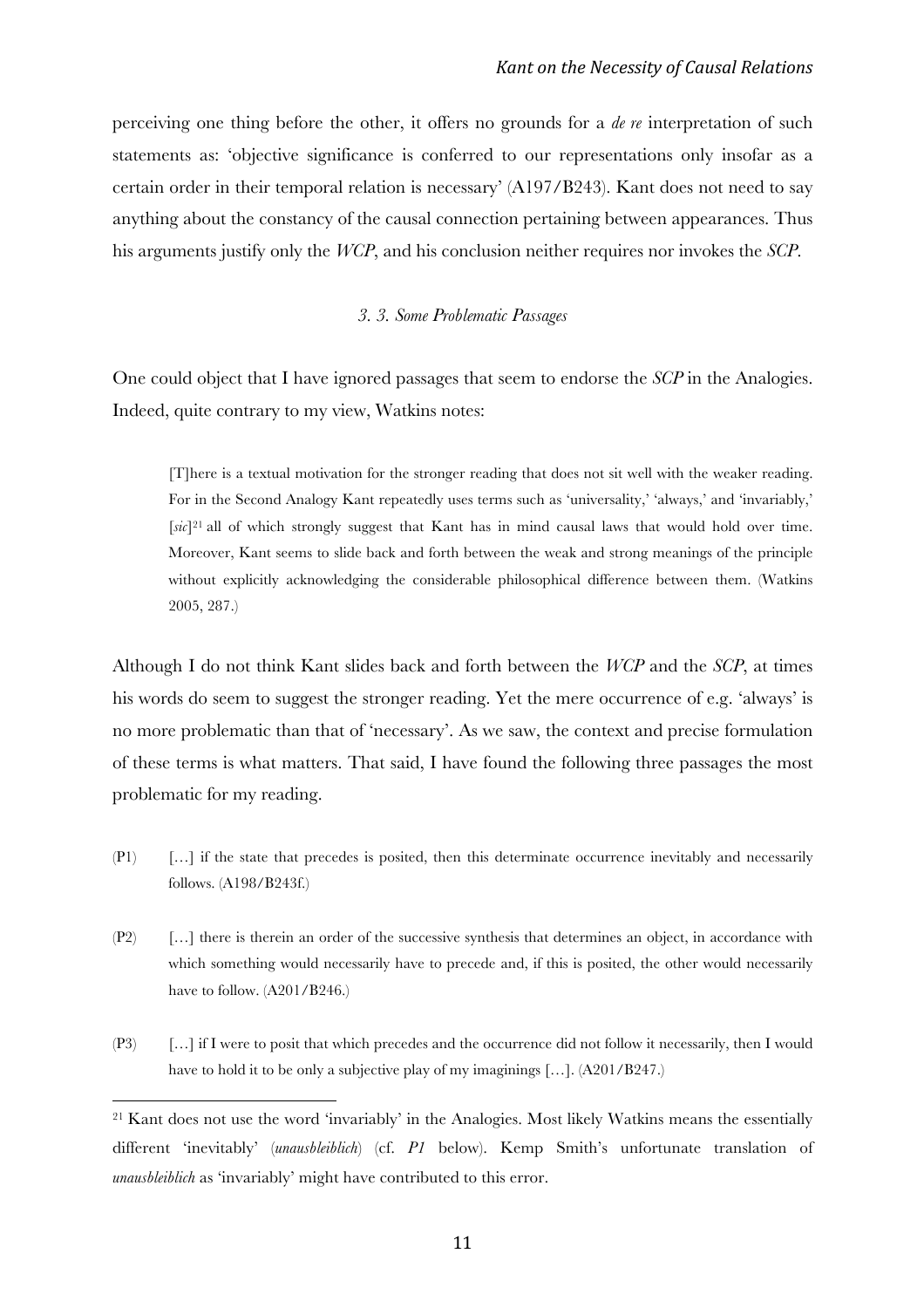The distinction – common in secondary literature<sup>22</sup> – between *types* and *tokens* is crucial for dispelling the worry that these passages would support the stronger reading. Recall the context: I perceive an event in a determinate temporal order, i.e., the state or occurrence *a1* appears before *a2* and not *vice versa*. According to the Second Analogy this order is grounded in an objective causal connection so that some cause  $c$  grounds the alteration of  $a_1$  into  $a_2$ (constituting an event) and hence  $a_1$  *must* occur before  $a_2$ .<sup>23</sup> Here the causal determination occurs between *token* states, not types – it is not as if the type 'ship is upstream' must precede the type 'ship is downstream' so that ships could never sail upstream! Rather, *in this particular example* the order of representation is what it is because the token ship *is* moving downstream.

In this context it makes sense to say in *P1* that if  $a_1$  (token occurrence) 'is posited, then  $[a_2]$ inevitably and necessarily follows'. This is why Kant specifically speaks of 'this determinate occurrence' – of a token, not a type. Similarly for *P2*: In the sequence of perception  $P(a_1, t_1)$  > *P(a2, t2)*, '*something* would necessarily have to precede', i.e., there *must be* some token occurrence  $a_1$  that precedes. If this token  $a_1$  is posited, then the token effect  $a_2$  must also be posited. As to *P3*, if there really were a ship upstream ('if I were to posit that which precedes') and the ship would not occur downstream later ('if […] the occurrence did not follow'), the token ship could not have been moving downstream after all, since if it were, it *would have had to* occur downstream later.

If in the passages *P1–P3* Kant is speaking of tokens, then they do not contest my claim that he seeks to prove only the *WCP* in the Second Analogy. This also serves to deflect Lovejoy's charge that Kant sought to *derive* the causal uniformity about type-events from the irreversibility of token-events (Lovejoy 1906, 399–402). The *SCP* holds that the causal rule is an unchanging law so that whenever the same *type* of condition occurs, the same type of consequence must follow. The *WCP* dictates just that in case an event (alteration from *a1* to *a2*) occurs, it is connected to its cause by some token rule *c*. As Lovejoy points out, it is quite

<sup>22</sup> E.g. Lovejoy 1906, 399; Friedman 1992, 163f, 170; Allison 2004, 258; Watkins 2005, 215.

<sup>&</sup>lt;sup>23</sup> Since the occurrence  $a_1$  changes *because* of the cause  $c$ , it must precede  $c$ . Similarly, since  $a_2$  is caused by  $c$ ,  $c$  must precede  $a_2$ . Thus we get the following sequence:  $a_1 > c > a_2$ . Note that Kant argues that  $a_1$ must precede *a2* even when the two are simultaneous: 'it is the *order* of time and not its *lapse* that is taken account of; the relation remains even if no time has elapsed' (A203/B248).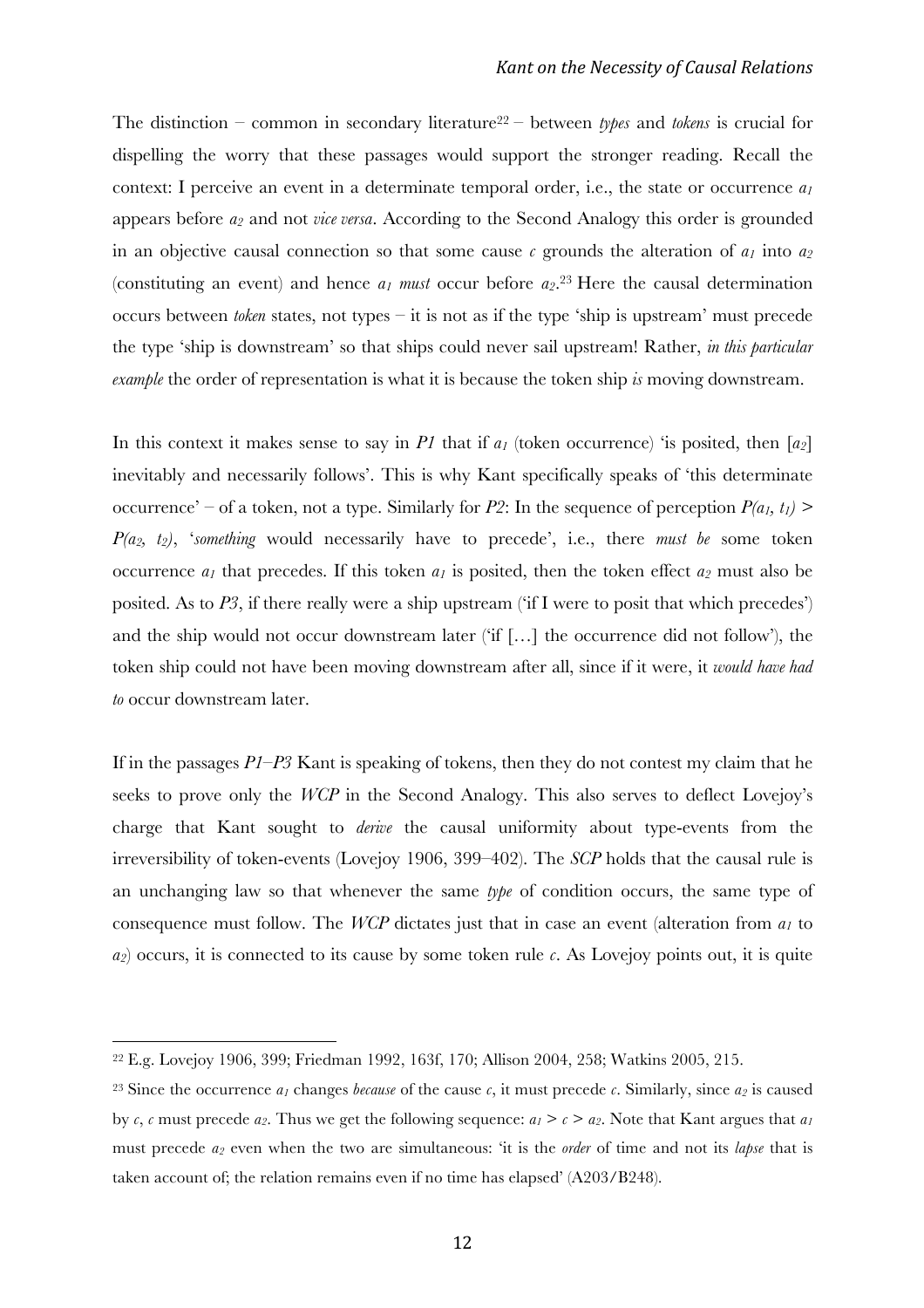possible for the rule to change across time so that when the next token cause of the same type occurs, the token effect would be of a different type.

#### **4. The Postulate of Necessity**

The postulate of necessity contains Kant's explication of the real and empirical use of the concept of necessity (in contrast to its logical use). As per my thesis, this use is to ground the *SCP* on top of the *WCP* already established in the Analogies. There are essentially three species of textual evidence that show that Kant himself intended the postulate of necessity to establish the *SCP*: how he presents the role or function of the postulate (4.1); the fact that the postulate is supposed to make *prediction* possible, which requires more than the mere *WCP* (4.2); and his explicit formulations of the principles he took the Analogies and the Postulates to establish (4.3).

#### *4. 1. Adding Necessity to Causality*

According to Kant, the postulate of necessity, as a modal principle, 'adds to the causal determination still [*noch*]24 the concept of necessity' (A228/B281, translation altered). If one takes the Analogies to already establish the necessity of causal determination (*SCP*), Kant must come across as confused – and indeed Kemp Smith accordingly calls Kant's postulates 'perverse' (Kemp Smith 1962, 400). However, by asking, as we have done and Kemp Smith not, *what kind* of necessity the Analogies establish and what kind of necessity the third postulate adds to causal determination, one will find that the postulate is not just a symptom of Kant's architectonical perversion. By adding another sense of necessity (*de re*) the postulate strengthens the weak causal principle and so, I submit, for the first time grounds the strong causal principle.

Kant rejects *absolute* or *unconditional* real necessity and endorses only *hypothetical* or *conditional* necessity (see 4.3). According to him 'there is no existence that could be cognized as necessary under the condition of other given appearances except the existence of effects from given causes in accordance with the laws of causality' (A227/B279). Although it might seem that he

<sup>24</sup> The German word *noch* can often be left untranslated – as Guyer & Wood do here. Yet as the postulate is accused of being superfluous, Kant's claim that it adds *still* something is relevant.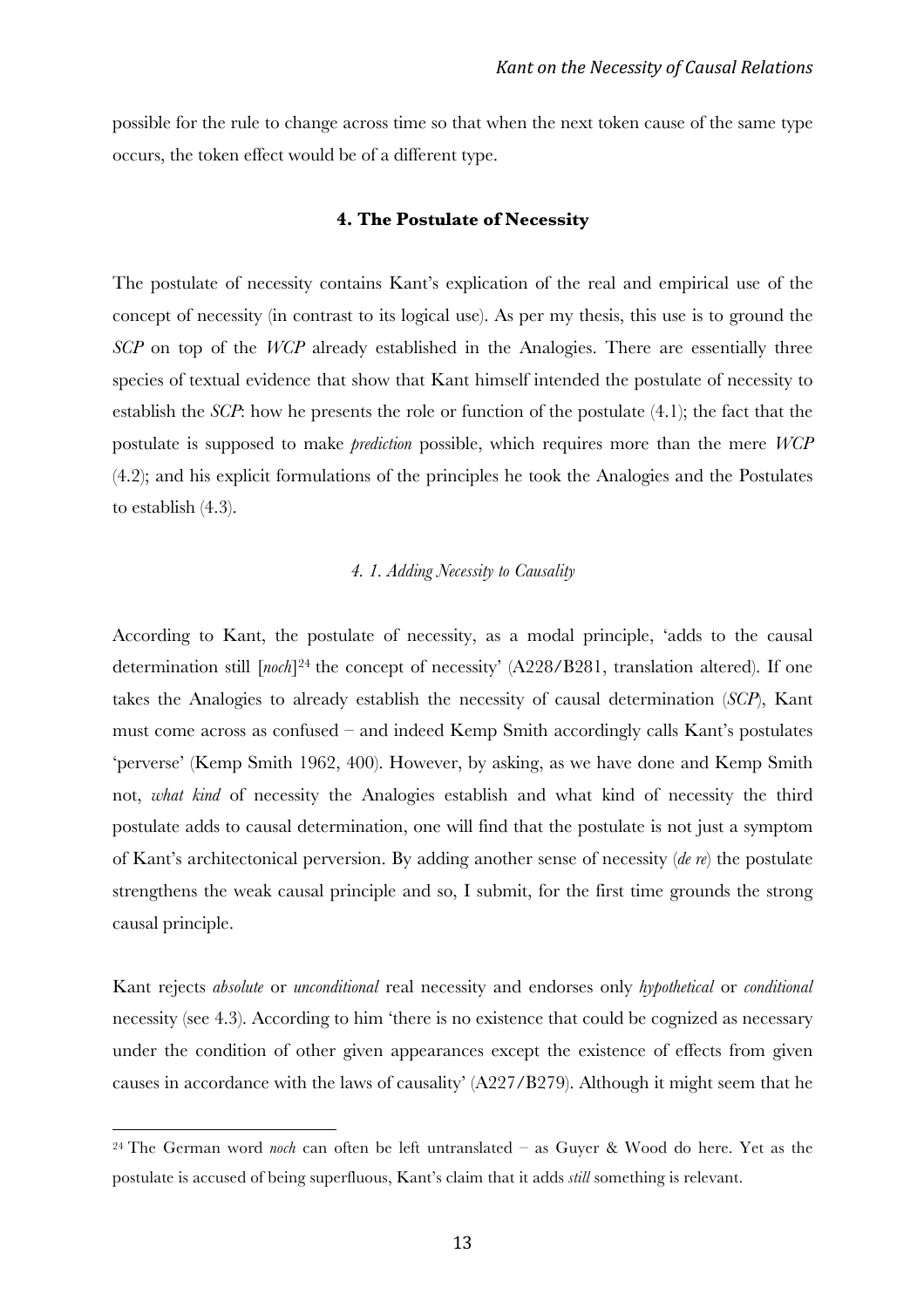is just recapping the Analogies, there is an easily overlooked but significant difference: the plural 'laws of causality'. In the Second Analogy Kant does not *once* mention *laws of causality* but employs solely the singular *the law* of causality (the *WCP*, cf. 3.1). That the plural is no slip of the tongue is clear from the next sentence that repeats it: we can cognize the necessity of the states of substances 'in accordance with empirical laws of causality' (A227/B280). What is more, the word 'empirical' is added – the expression 'empirical laws of causality' does not appear in the three analogies.

Kant does, however, mention *transcendental* in contrast to empirical laws in the remark to the Analogies (A216/B263). The transcendental laws are the transcendental principles of the understanding, including the analogies and postulates, through which the categories are applied to objects of experience (Friedman 1992, 166–75; Allison 2004, 258; Watkins 2005, 203f). The *law of causality* of the Second Analogy is one of these 'transcendental laws of nature' (A216/B263) that are required for there to *be* nature and hence particular empirical laws to begin with (*ibid.*, A228/B280; cf. Friedman 1992, 164–8).

After having distinguished transcendental from empirical laws in order to clarify that the analogies are of the transcendental kind, Kant reverts back to *rules* when characterising the causal relation in both the second and third analogy (A217/B264). Thus neither Kant's reference to 'certain laws […], which first make nature possible' (A216/B263), nor to 'transcendental laws of nature' (*ibid.*) contest my observation that Kant switches from causal *rules* to causal *laws* consistently and explicitly between the Analogies and the Postulates.25 Quite the contrary, the distinction between transcendental and empirical laws that occurs in the remark between the Analogies and the Postulates seems to rather clarify the roles of these passages and to emphasize the otherwise subtle move from the (transcendental) *law* to (empirical) *laws* of causality.

That there are *causal laws* does not merely re-affirm the necessity *of* there being causal relations ('law of causality') but asserts necessity *in* these relations, i.e., that the particular causal relations are (empirical) *laws* of nature. It is not just that alteration requires some cause

<sup>25</sup> Kant uses the plural 'laws' here only because he is talking about all three analogies, each of which exhibit a transcendental law. Thus the Second Analogy establishes a transcendental law, not laws. (A216f/B263f.)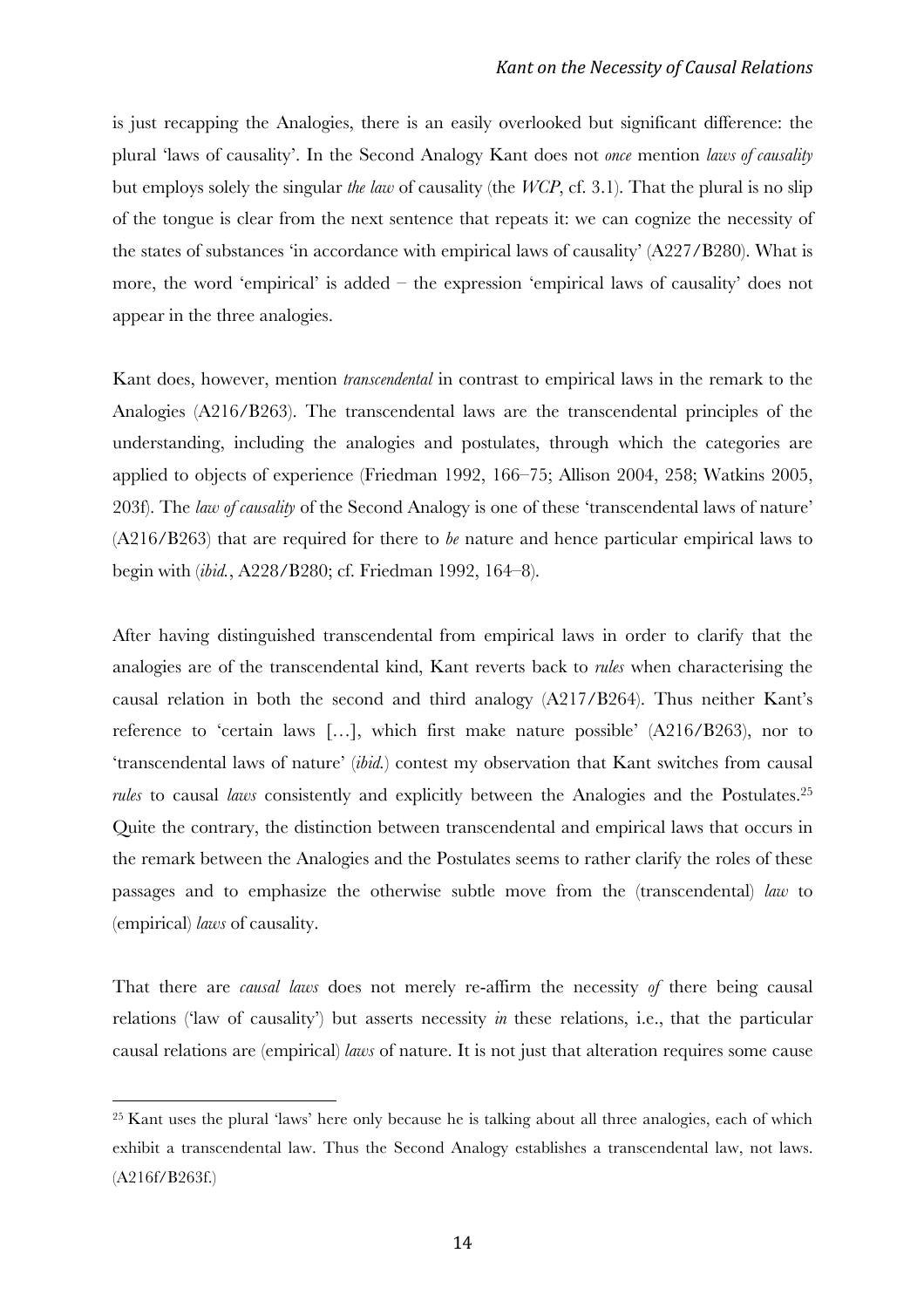(the *WCP*), but that there is necessity in this alteration, grounded on particular natural laws – such as the law of gravitation. This is, however, not to endorse the  $XCP$  – that we could *discover* or *determine* e.g. the law of gravity *a priori*. Rather, it is to affirm that insofar as gravitation *is* a law of nature – and knowing whether it is requires further investigation – it is necessary and brings about its effect invariably.

Kant writes about the postulate of necessity: 'Everything that happens is hypothetically necessary; that is a principle that subjects alterations in the world to a law, i.e., to a rule of necessary existence, without which not even nature itself would obtain' (A228/B280, translation altered). Since the postulate subjects alterations in the world to a *law* – again equated with a *necessary* rule – it reinforces the principle of the second analogy (the *WCP*) that subjects alterations to *rules* that could be contingent. It thus seems that Kant made the distinction knowingly: he intends the postulate of necessity to literally justify *adding necessity to causal determination* – to justify treating causal relations as necessary. 26

One might still object to the distinction between rules and laws. Standardly a rule is considered unchangeable – rules themselves do not change even if it might change which rule is in effect. Thus e.g. the mathematical rule of doubling, expressed by the function  $f: x \rightarrow 2x'$ , itself cannot change. Trebling does not change the rule of doubling but rather substitutes it by another rule '*g*:  $x \rightarrow 3x'$ . This I grant. Yet the necessity of laws of nature exactly excludes such substitution. A rule can be replaced by another or be suspended for a period of time but a law cannot – at least not in the sense of natural laws.<sup>27</sup> If '*L: x*  $\rightarrow$  *f(x)*' is a law of nature, then *whenever* its condition *x* occurs, the consequent  $f(x)$  does too.<sup>28</sup> This suffices to make the relevant distinction (reinforced in the next section): while the *WCP* just states that for any

<sup>26</sup> In terms of the *de re/de dicto* distinction, the *WCP* states the *de dicto* necessity of the law of causality: □∀*y*∃*x*(*xCy*). It subscribes to the necessity of there being causal rules, of *x* and *y* being connected by causality that grounds the latter on the former. The *SCP adds* a necessity-operator to the causal determination itself (*xCy*) and so reinforces it into a causal *law*: ∀*y*∃*x*(□(*xCy*)). This is not *de dicto* necessity *of* causality but *de re* necessity *in* causality.

<sup>27</sup> Watkins, too, recognizes constancy across time as a characteristic of the necessity of laws (Watkins 2005, 287). In his schematism Kant also advocates a tight bond between necessity and existence at all times (A145/B184).

<sup>&</sup>lt;sup>28</sup> Natural laws can counter each other. A book on the table does not fall because other forces negate gravity's pull – *not* because gravity does not affect it.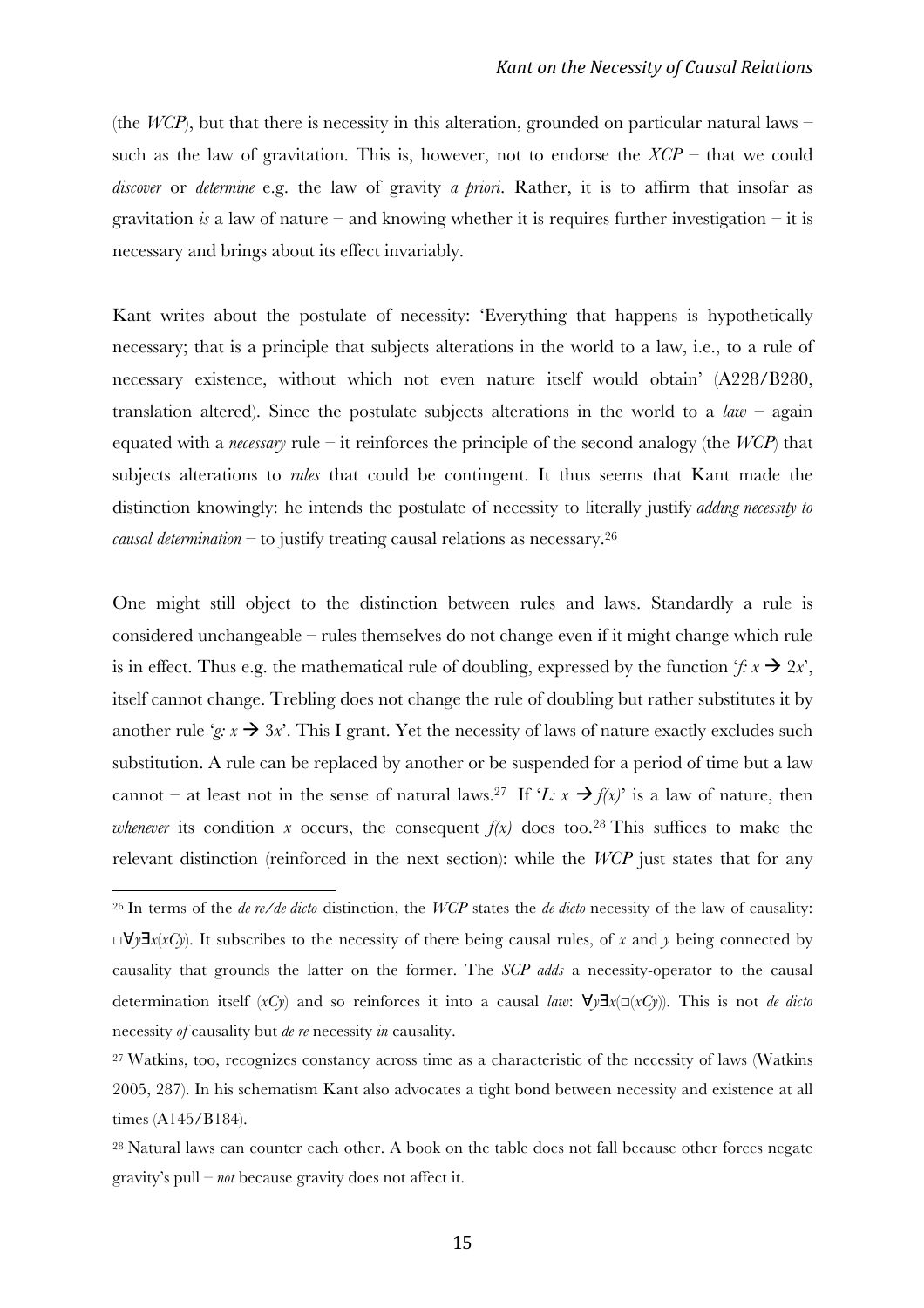phenomenon *P* there exists a ground *G* that brings it about in accordance with a causal rule *C*, the *SCP* requires a law *L* so that whenever the conditions exhibited by *G* occur, *P* also occurs – i.e., the connecting rule *C* cannot change across time. This Kant seeks to establish in the postulate of necessity by adding necessity to causality, i.e., by demanding that *C* is a *necessary* ( $\Box x C y = L$ ) rather than a contingent ( $x C y$ ) relation.<sup>29</sup>

#### *4. 2. The Strong Causal Principle and the Possibility of Prediction*

According to Kant, the postulate of possibility fills an important role:

 

Necessity therefore concerns only the relations of appearances in accordance with the dynamical law of causality, and the possibility grounded upon it [*darauf*] of inferring *a priori* from some given existence (a cause) to another existence (the effect). (A227f/B280.)

There are two things of note here. First, as the necessity here concerns *relations* of appearances, its scope is *de re* the (causal) 'relations of appearances', i.e. the relation  $xCy$ , rather than the 'dynamical law of causality' that has already been established as necessary in the second analogy. Secondly, according to Kant the postulate of necessity grounds the possibility of *inferring* from a given existence to another as its effect. <sup>30</sup> This is crucial, as the *WCP* could not justify such an inference, since in the absence of laws nothing would determine *beforehand* which causal relations pertain between which events, even if we know that *some* do. For it to be even in principle possible to infer from causes to effects, *constant* laws

<sup>29</sup> Whereas the *WCP* allows for type-identical grounds with type-different rules and hence typedifferent effects, the *SCP* dictates that type-identical grounds involve type-identical causal rules and hence bring about type-identical effects. More precisely the *WCP* states that if at any time *ta* the token  $p_1$  of the type  $P_1$  occurs, then there exists a ground-token  $g_1$  of the type  $G_1$  and a rule-type (function)  $C_1$ at  $t_b$  so that  $t_b < t_a$  and  $g_l C_l p_l$  ( $p_l$  is caused by  $g_l$  via rule  $C_l$ ). The *SCP* further stipulates that if there exists a ground-token  $g_2$  of the type  $G_2$  and a rule-type  $C_2$  at  $t_c$  ( $t_b < t_a < t_c$ ), and if  $G_1 = G_2$ , then  $C_1 = C_2$ and thus there exists a token occurrence  $p_2$  of the type  $P_2$  at  $t_d$  so that  $P_1 = P_2$  and  $t_c < t_d$ .

<sup>30</sup> Kant does not and should not make any claims to the possibility of such inference in the Analogies. Paton observes the importance of this point (1976, 363) but does not develop it further.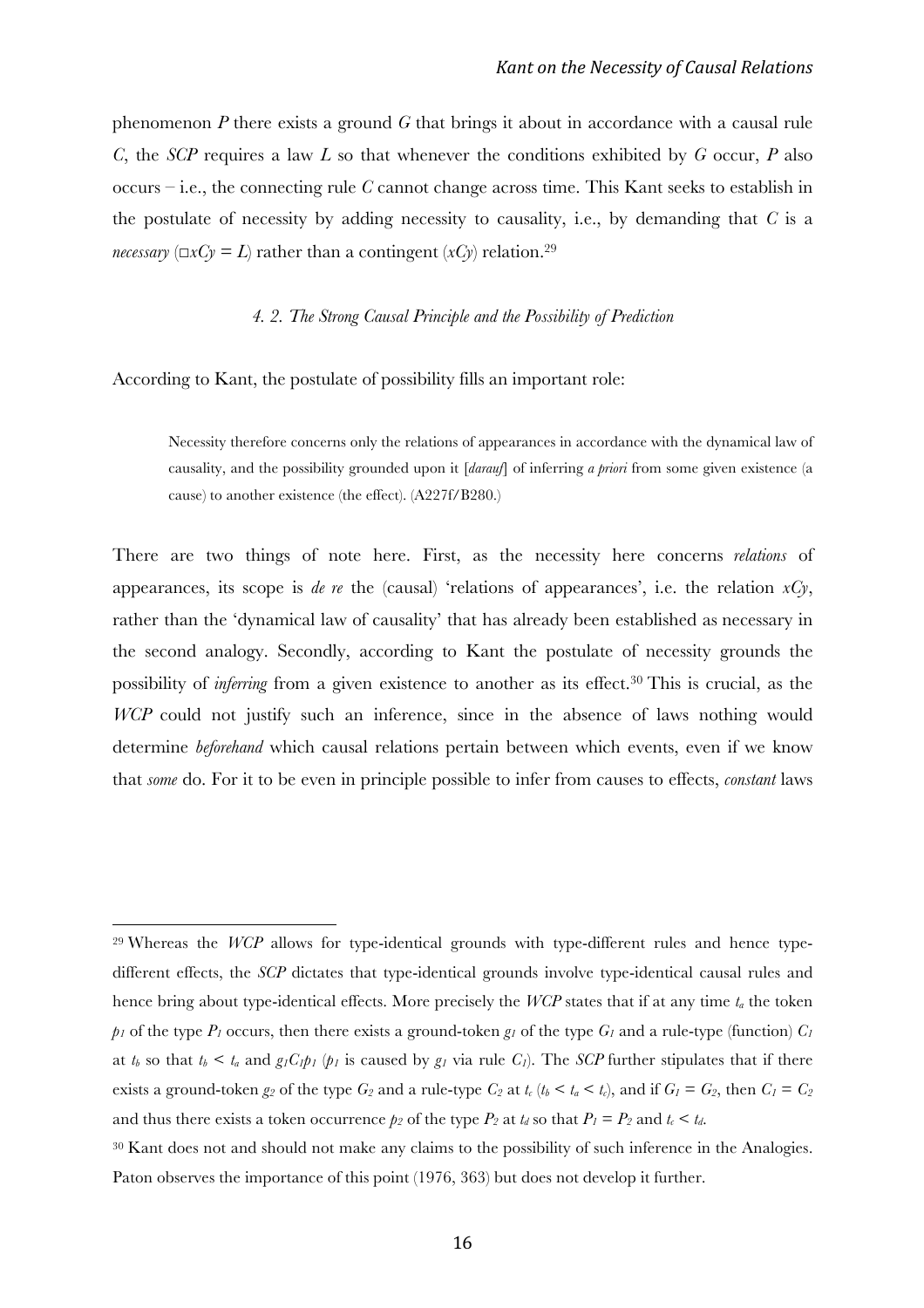of nature are required – otherwise it could only at best be determined *after the fact* that *y* was caused by *x* in a particular case. 31

This is not an epistemological point: even if there are causal laws and consistency, there could be other factors inhibiting us from *knowing* the laws of nature and hence from *succeeding* in prediction – the *SCP* is a *necessary*, not *sufficient* condition of prediction. Indeed, as a testimony to the complexity of Kant's philosophy of causality, the Transcendental Dialectic introduces yet another principle: the *regulative causal principle* (RCP). (A642/B670 ff.) According to the *RCP*, we can ground our scientific endeavour to determine the laws of nature only with the presupposition that nature is lawfully uniform.32

Although Kant's discussion of the *RCP*, scientific investigation and method, as well as induction and hypotheses, is interesting, here it suffices to bracket the *RCP* out by distinguishing it (as a regulative epistemological principle) from the *SCP* (as a constitutive ontological principle) and to point out that while the *SCP* is a necessary condition of inferring from one event to another and so of predicting them, it is not sufficient for us being

 

<sup>31</sup> Arguably, even this would be impossible. As Kant agrees with Hume that causality cannot be directly perceived (B233, B257, A216/B262), in a world governed merely by the *WCP* we could not know what the cause was *even after* the fact. Since anything could cause anything, there is no telling what might have caused what, as there are neither laws on which to ground such a claim nor direct perception of causal relations – we cannot simply 'see' that *y* was caused by *x*. In case there are laws, however, then every *x* of the type *X* would *ceteris paribus* cause a *y* of the type *Y*, so *y* could be inferred from *x*, and the occurrence of a *y* of the type *Y* could be taken to indicate the existence of an *x* of the type *X*. This indication is not certain, however, as even with the *SCP*  $\gamma$  could be caused by something else than *x* as well – the principle is *same-cause same-effect*, not *same-effect same-cause*. Thus the standard procedure of natural science of determining and ruling out other possible causes is needed to isolate *x* as the actual cause of *y*.

<sup>32</sup> This is Hume's Principle of Uniformity of Nature (Hume 1739–40, 1.3.6, 89). The transcendental principles are constitutive (of experience), for they make *experience of nature* as well as *nature itself* possible (A180/B222f, A644/B672, A664/B692). Regulative principles only serve to direct our thinking – they make *thinking* of nature possible – and so according to the *RCP* rational faith in, not knowledge of, this uniformity subjectively justifies our use of the inductive method to *discover* particular laws of nature. We are for the sake of motivating scientific investigation allowed to *believe* in its validity. Our faith in the manageable complexity of nature is betrayed by our continued attempt to model even such chaotic phenomena as weather. (See Kannisto 2012.)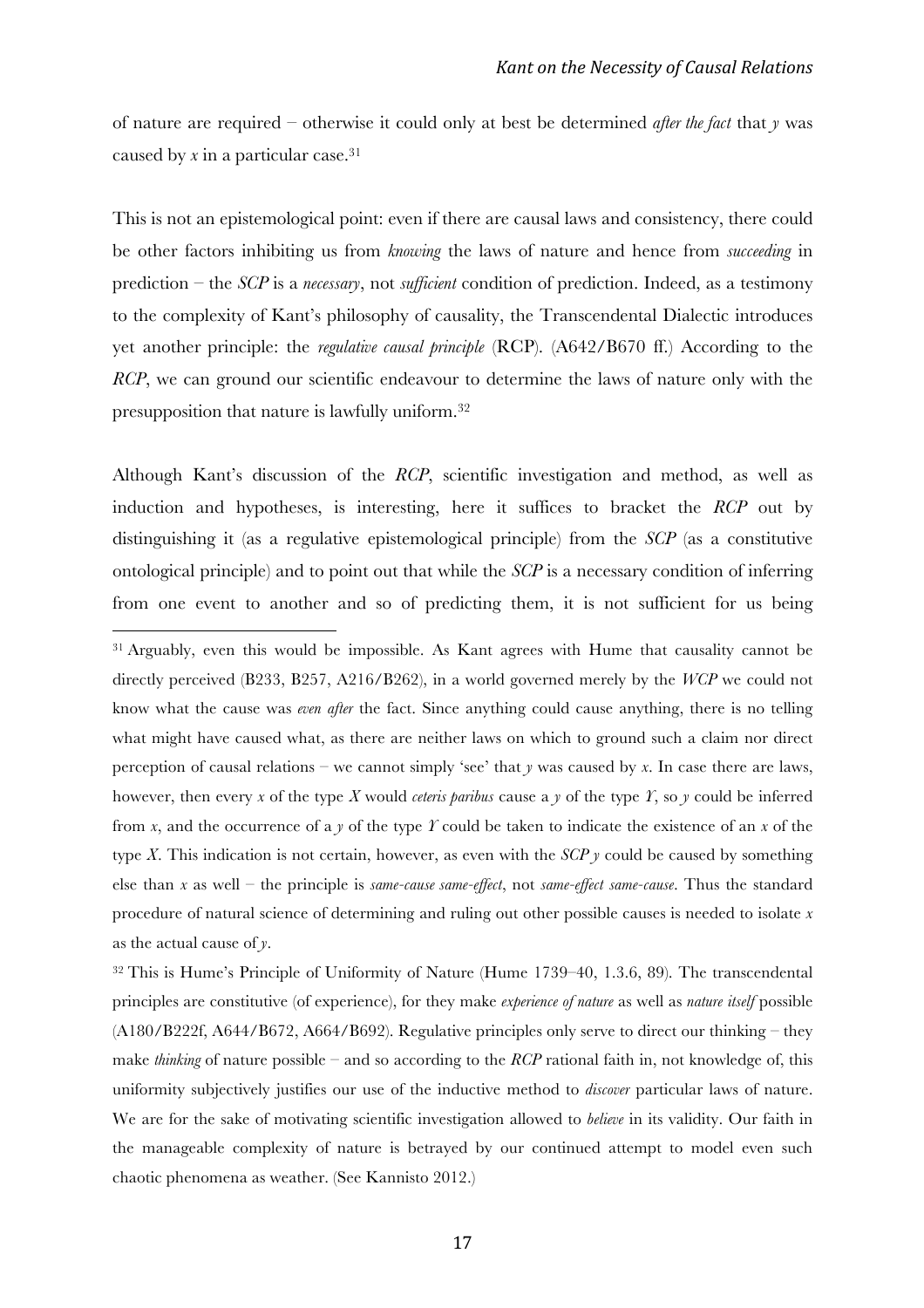epistemically capable of doing so.33 What is important is that Kant takes the postulate of necessity to ground the possibility of such prediction – making no such claim of the Analogies – and thus it seems plausible that he was aware of and advocated the stronger nature of the former.34

#### *4. 3.* In mundo non datur nec casus nec fatum*<sup>35</sup>*

Kant's explication of the respective principles of the Analogies and the Postulates (if not itself exactly a hallmark of clarity) provides further evidence that Kant sought to justify the *SCP* in the Postulates:

Hence the proposition 'Nothing happens through a blind accident' (*in mundo non datur casus*) is an *a priori* law of nature; likewise the proposition 'No necessity in nature is blind, but is rather conditioned, consequently comprehensible [*verständliche*] necessity' (*non datur fatum*). […] The first [proposition] is properly a consequence of the principle of causality (under the analogies of experience). The second belongs to the principles of modality, which adds to the causal determination still the concept of necessity, which, however, stands under a rule of understanding. (A228/B280f, translation altered.)

<sup>33</sup> The *RCP* concerns neither the existence nor the necessity but the *number* of natural laws and the level of fine-tuning in their conditions – which it takes to be manageable (cf. *KU*, 183; AA 20, 208f). If there were such a variety of natural laws with such fine-grained conditions that even the slightest change in e.g. how I hold a pen when I let it go would have drastic influence on how it falls – sideways, up fast, down slowly, etc. – then we might not be epistemically fit to determine the laws of nature. With reference to note 29, if the number of type-grounds  $G_1, \ldots, G_n$  is immense and their rules  $C_1, \ldots, C_m$  vary drastically, we might be *epistemically* unable to determine the rules  $C_1, \ldots, C_m$  due to the relative complexity and chaotic appearance of the world – even if we knew that *ontologically* speaking everything in nature is causally uniform.

<sup>&</sup>lt;sup>34</sup> Note that Kant uses emphasis only two times in the whole postulate of necessity, and he does so when claiming that 'we cognize only the necessity of *effects* in nature, the causes of which are given to us' (A 227/B 280). It is the next sentence that makes the already cited conclusion that necessity concerns 'the possibility […] of inferring *a priori* from some given existence (a cause) to another existence (the effect)' (A 228/B 280). Thus it seems that Kant thought of the possibility of inferring effects from given causes to be a major import of the postulate of necessity.

<sup>35</sup> 'In the world there is neither chance nor fate.' (R 5978, AA 18, 413.)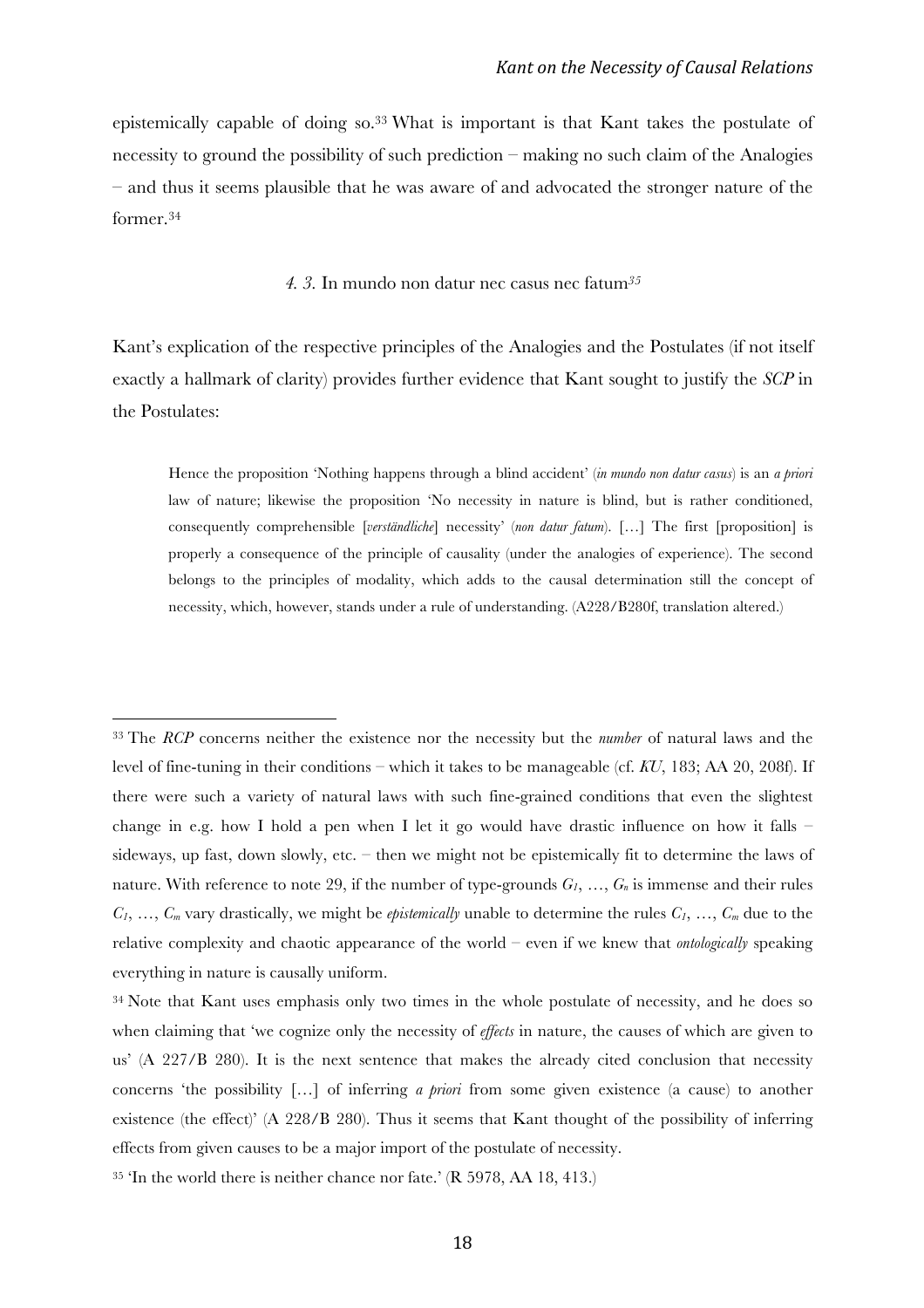The Latin principles *in mundo non datur casus* (in the world there is no chance) and *non datur fatum* (there is no fate) are grounded in the Analogies and Postulates that present the principles for the categories of relation and modality, respectively. According to Kant, the modal principle *non datur fatum* adds something to the causal principle *non datur casus* – the concept of *necessity*, no less.

The two Latin principles are seldom explicated in the literature.36 While Kant's published works offer little help in decoding them, <sup>37</sup> his notes and lectures reveal that they refer to Baumgarten's *Metaphysica* (1739), which Kant used as his metaphysics textbook and in which the principles are presented as follows:

*Fate* is necessity of events in the world. *Fate* out of absolute necessity of the world would be *Spinozistic*, a non-entity, […] [and] is to be posited neither in this nor in any world. (Baumgarten 1739, §382.)

An event in the world, the sufficient reason of which is not known, is a *chance*. A *chance*, which has no sufficient reason, would be *pure*, [and] impossible […], [and] is to be posited neither in this nor in any world. (*ibid.*, §383.)

In these passages Baumgarten connects the principle *non datur fatum* to necessity and *non datur casus* to causality (through the principle of sufficient reason). This is mirrored by Kant's contention that the first principle 'belongs to the principles of modality' and the second is 'a consequence of the principle of causality' (A228/B281), i.e. the principle of sufficient reason. Yet in his notes Kant regularly connects *both* principles to *both* modality and causality. Consider e.g. the following samples from ca. 1778–1784:

<sup>36</sup> Watkins (2001, 72–5) conducts an analysis of the Latin principles, yet he haphazardly connects them *both* to the Analogies *contra* Kant's explicit words that the *non datur fatum* belongs to the principles of modality (the Postulates).

<sup>&</sup>lt;sup>37</sup> The two principles are not found in this form in Kant's other published works. In the preparation for the Transcendental Deduction (§13) Kant does mention *fate* (*Schicksal*) as an *a priori* concept the objective reality of which is to be rejected, as is indeed done later in the Postulates (A84/B117; cf. Paton 1976, 364n). For other occurrences of fate and chance, see A74/B99, *KpV*, 101; *KU*, 391–4; AA 6, 186, 298–9, 334, 489; AA 8, 426, 300n; AA 28, 663.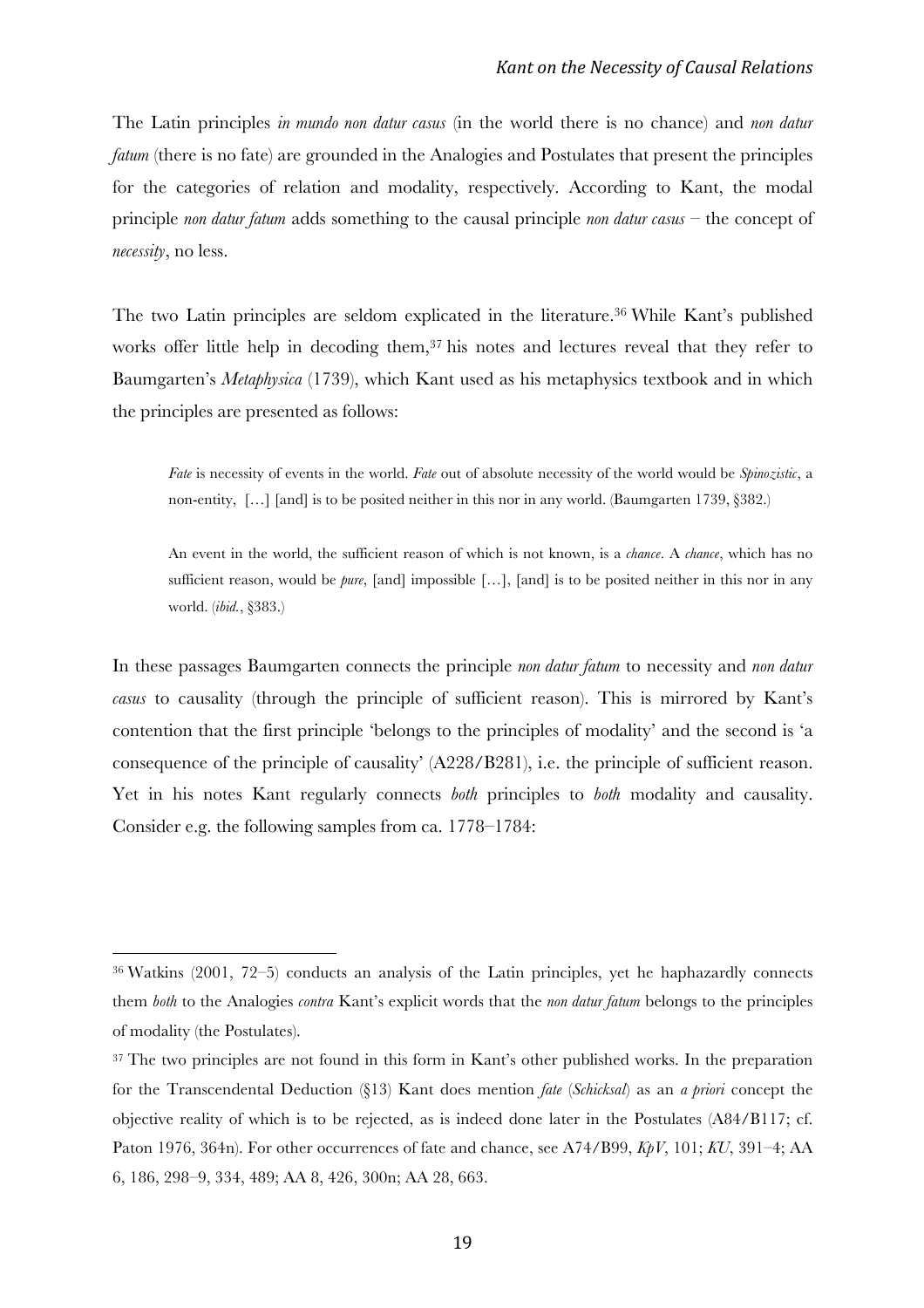- (i) *Non datur casus*. No event happens by itself, but is rather always determined by natural things. […] *Non datur fatum*. All necessity is natural necessity of events, i.e. always determined by other grounds in the same series. (R 5973, AA 18, 410.)
- (ii) *Non datur fatum*, i.e., [there is no] absolute necessity in the appearance and its arising [*entstehen*], though to be sure [there is absolute necessity] in the intellectual cause, which is no part of the sensible world, and also no substrate. (R 5970, AA 18, 409.)
- (iii) *Non datur casus*. Everything in the world happens according to the mechanism of nature, namely as a consequence of what itself [in turn] happens, as long as the world is a phenomenon […]. (R 5975, AA 18, 411.)
- (iv) *Casus* is absolute contingency. *Fatum* [is] unconditioned necessity in the world. (R 5608, AA 18, 250.)

The passages *(i)* and *(iii)* relate *casus* to causal determination, whereas *(iv)* relates it to the modality of contingency. The quotes *(i)*, *(ii)* and *(iv)* relate *fatum* to necessity, and *(i)* and *(ii)* also contain a reference to determination by grounds, which should be read as causal grounds, as indicated by *(ii)* with its 'intellectual cause' (see also: AA 28, 199; AA 28, 200). It is, then, a thoroughgoing feature of Kant's thought that causality is tightly integrated with modality. Since the *non datur casus* and *the non datur fatum* both pertain to nature and reign in tandem, necessity and causality go hand in hand. This is why Watkins can find such good philosophical grounds for Kant to adhere to the *SCP*, and adhere to it he does. Yet, as causality and necessity are nonetheless embodied in two principles, one *could* hold without the other. Thus Kant is correct in giving them separate justifications in the Analogies and the Postulates, respectively, as I have laboured to show.

The principle *non datur casus* denies two things about the world<sup>38</sup>: that there could causally speaking be events without a sufficient reason, and that there could modally speaking be absolute contingency. These are really two sides of the same coin: Insofar as every event has a sufficient reason, i.e., some cause, then nothing can be absolutely contingent (without a ground). And conversely, insofar as something is not absolutely contingent, it must have a sufficient reason and thus be brought about by something.

<sup>38</sup> The '*in mundo*' restricts Kant to nature as an appearance. Cf. also (*ii*) above.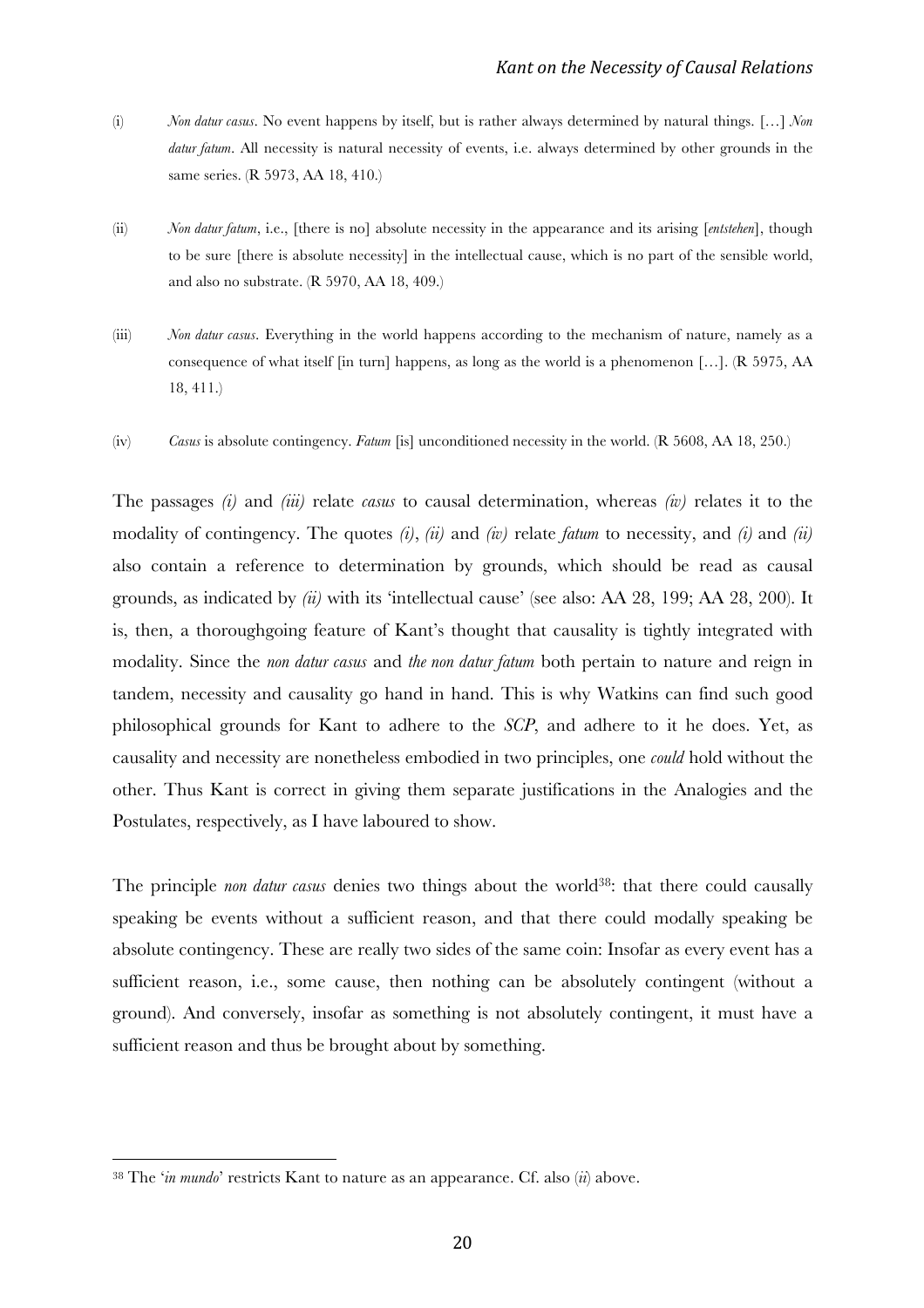The principle *non datur fatum* also denies two things about the world: causally, that something could happen without being determined by something else, i.e., on its own through some intrinsic ground or *causa sui*, and, modally, that there could be absolute necessity, i.e., necessity that is not dependent on external influence. Again, these are intertwined: Insofar as every event is brought about by some extrinsic cause, i.e., is conditioned on something else, there can be no absolutely necessary events that arise out of their own spontaneity. And insofar as something does not happen unconditionally, it arises only on the condition that something else brings it about (causally).

When the two principles are combined, a clear picture emerges (Figure 1). By denying absolute contingency (2a), *non datur casus* leaves open three alternatives: (1a) conditional contingency, (1b) conditional (hypothetical) necessity, and (2b) absolute (unconditional) necessity. Since *non datur casus* leaves open the possibility (1a) that there is no necessity at all, it is indeed still lacking necessity that needs to be added to it. Enter *non datur fatum*: 'No necessity in nature is blind, but is rather conditioned […] necessity' (A228/B280f). The first part is negative and excludes (2b); the second is positive and affirms (1b) while rejecting (1a).

|                  | $1 -$ Conditional/hypothetical              | $\frac{1}{2}$ – Unconditional/absolute |
|------------------|---------------------------------------------|----------------------------------------|
|                  | $A -$ Contingency   Conditional contingency | Unconditional contingency              |
|                  |                                             | (casus)                                |
| $B - N$ ecessity | Conditional necessity                       | Unconditional necessity                |
|                  |                                             | (fatum)                                |

*Figure 1: Conditional and unconditional contingency and necessity*

The *non datur fatum* thus builds on the *non datur casus*, and together they leave open the sole alternative that events of the world are governed by conditional/hypothetical necessity, which is what according to Kant the postulate of necessity establishes. This is why *non datur fatum* 'adds to the causal determination [of *non datur casus*] still the concept of necessity' (A228/B281). Simply put, it adds to the principle that everything has a reason that the reason is (conditionally) necessary, rather than contingent – the latter option of which was still left open by the Analogies. From this point of view, the postulate that is generally thought as confused, exhibits remarkable – albeit compressed – rigour by listing every possible alternative and ruling out all except one.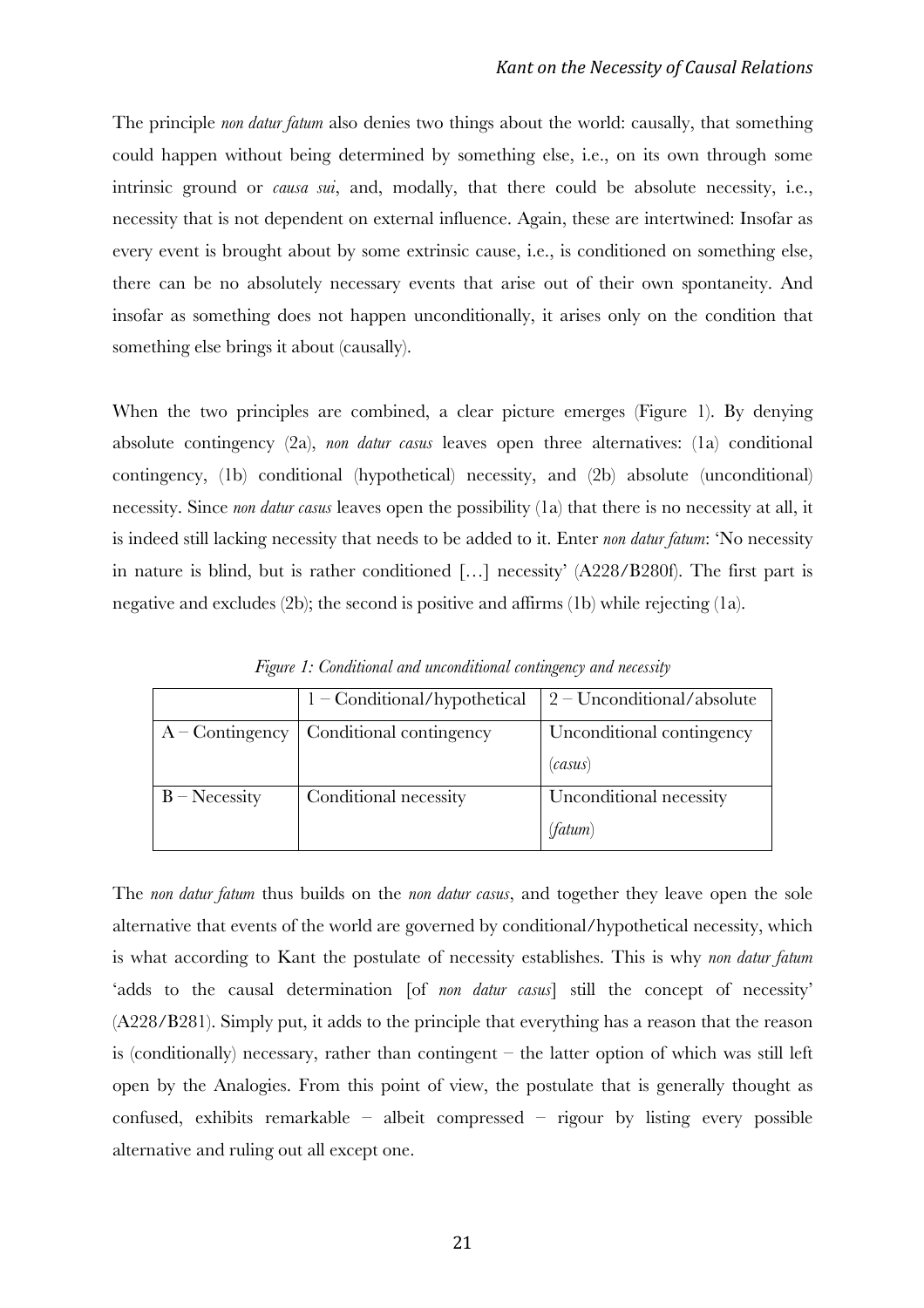Thus, as to modality, Kant's Latin principles deny *absolute necessity* and set *hypothetical* or *conditional* necessity in its stead: 'Everything that happens is hypothetically necessary' (A228/B280). And, as to causality, the principles affirm both the necessity *of* causal relations in *non datur casus* (*WCP*) and *in* causal relations in *non datur fatum* (*SCP*). That is, necessarily, a non-contingent, necessary connection pertains between an event and its cause: 'Necessity therefore concerns only the relations of appearances in accordance with the dynamical law of causality' (A227/B280). This and preceding considerations jointly show that Kant intended the Analogies to ground the weak causal principle and the Postulates to ground the strong causal principle.39

### **5. Conclusion**

Existing interpretations have overlooked the importance of the Postulates and thereby either misplaced Kant's justification of the *SCP* or taken him not to offer a justification for it at all. Careful analysis of the conclusions, arguments, roles, and terminological finesse of both the Analogies and the Postulates shows that Kant was aware of the distinction between the weak and strong causal principles and intended to give them separate justifications in the second analogy and the postulate of necessity, respectively. Although it lies beyond the scope of this article to analyse the exact nature of Kant's justification of the *SCP*, recognising that he himself intended the postulate of necessity to accomplish this is the first necessary step in that direction. This furthermore shows that the postulate of necessity plays an essential role in Kant's system and that only by understanding it can we properly understand his theory of causality and of (metaphysical) necessity. In this the postulate of necessity is as important as the rest of the transcendental principles, and as an integral piece of Kant's critical metaphysics it merits far more attention and respect than it has hitherto been granted.

<sup>39</sup> Together the two principles establish the apodicity or necessary truth of the strong causal principle

<sup>–</sup> the *de dicto* necessity of the *de re* necessity of causality: *□*∀*y*∃*x*(*□xCy*).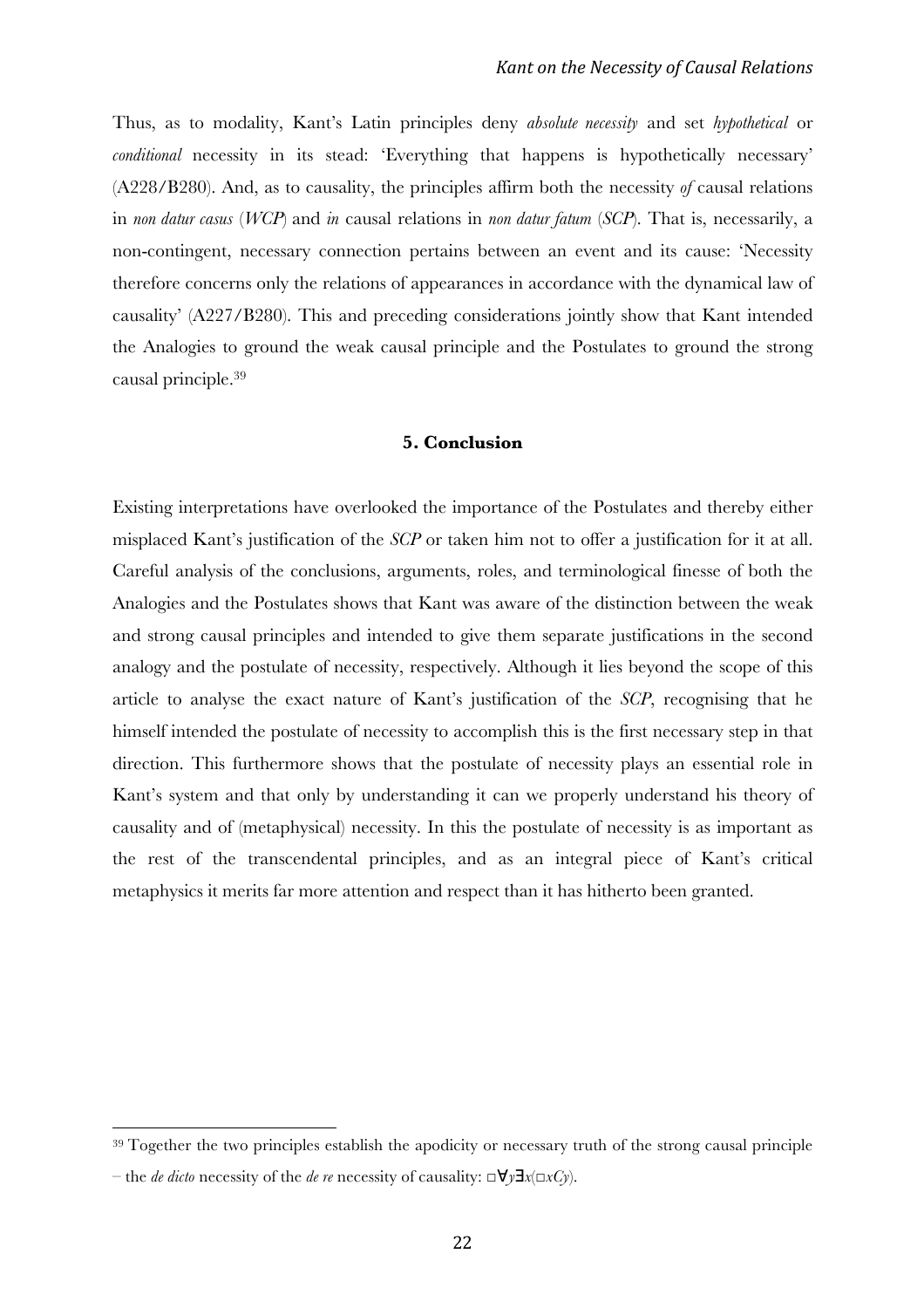#### **Bibliography**

Adickes, Erich. *Immanuel Kants* Kritik der reinen Vernunft. Mit einer Einleitung und Anmerkungen herausgegeben von Erich Adickes. Berlin: Mayer & Müller, 1889.

Allison, Henry E. *Kant's Transcendental Idealism – an Interpretation and Defense*. Revised and enlarged edition. New Haven & London: Yale University Press, 2004.

Schneeberger, Guido. *Kants Konzeption der Modalbegriffe*. Basel: Verlag für Recht und Gesellschaft, 1952.

Baumgarten, Gottlieb Alexander. *Metaphysica / Metaphysik*. Bilingual edition. Translated and edited by Günter Gawlick and Lothar Kreimendahl. Stuttgart: Frommann-Holzboog, 2011. Original work *Metaphysica* published in 1739. Translations from Latin mine.

Beck, Lewis White. 'A Prussian Hume and a Scottish Kant.' In L. W. Beck (ed.): *Essays on Kant and Hume*. New Haven: Yale University Press, 1978.

Buchdahl, Gerd. *Metaphysics and the Philosophy of Science*. *The Classical Origins. Descartes to Kant*. Oxford: Basil Blackwell, 1969.

Crusius, Christian August. *Entwurf der nothwendigen Vernunft-Wahrheiten, wiefern sie den zufälligen entgegen gesetz werden.* Leipzig, 1745. In Giorgio Tonelli (hrsg.): *Die Philosophischen Hauptwerke*. Band 2. Hildesheim: Olms, 1964–1987.

Greenberg, Robert. *Real Existence, Ideal Necessity*. *Kant's Compromise, and the Modalities without the Compromise*. Berlin: Walter de Gruyter, 2008.

Grünewald, Bernward. *Modalität und empirisches Denken*. *Eine kritische Auseinandersetzung mit der Kantischen Modaltheorie*. Hamburg: Felix Meiner, 1986.

Guyer, Paul. *Kant and the Claims of Knowledge*. Cambridge: Cambridge University Press, 1987.

\_\_ 'The Postulates of Empirical Thinking in General and the Refutation of Idealism (A218/B265–A235/B294).' In G. Mohr & M. Willaschek (eds.): *Immanuel Kant*, Kritik der reinen Vernunft. *Klassiker Auslegen*. Band 17/18. Berlin: Akademie Verlag, 1998, 297–324.

Friedman, Michael. 'Causal Laws and the Foundations of Natural Science.' In P. Guyer (ed.): *The Cambridge Companion to Kant*. Cambridge: Cambridge University Press, 1992, 161–199.

\_\_ 'The *Prolegomena* and Natural Science.' In Holger Lyre & Oliver Schliemann (eds.): *Kants*  Prolegomena. *Ein kooperativer Kommentar*. Frankfurt am Main: Vittorio Klostermann, 2012, 299–326.

Hume, David. *A Treatise of Human Nature.* Second edition. Edited by P. H. Nidditch. Oxford: Clarendon Press, 1992. Original work published in 1739–1740.

Kannisto, Toni. *From Thinking to Being – Kant's Modal Critique of Metaphysics*. PhD thesis, University of Oslo, 2012.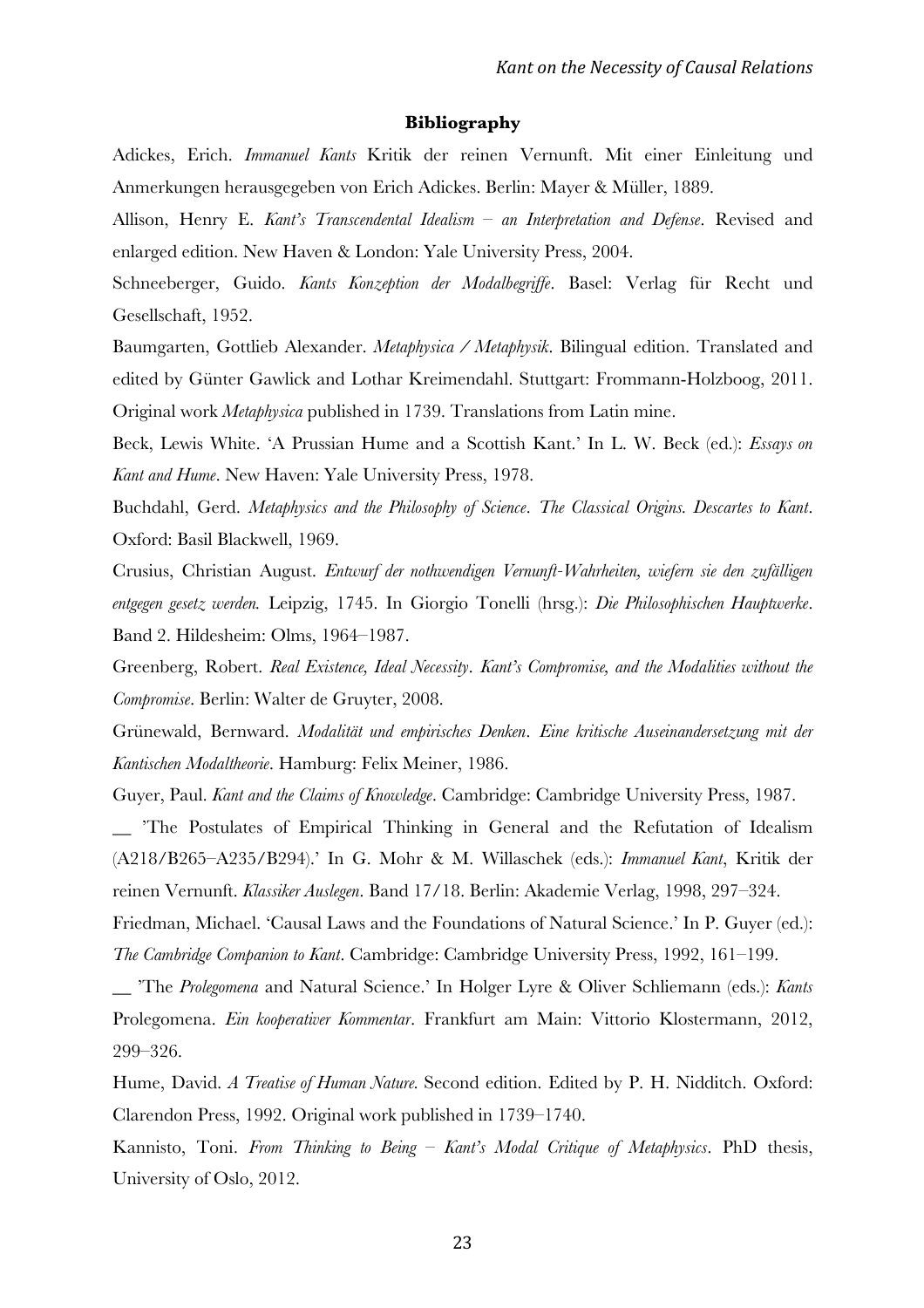Kant, Immanuel. *Kants gesammelte Schriften* (**AA 1–28**)*.* Herausgegeben von der Deutschen (Königlich Preußischen) Akademie der Wissenschaften. 29 vols. Berlin: Walter de Gruyter 1900–.

\_\_ *Critique of Pure Reason* (**A/B**). Translated and edited by Paul Guyer & Allen W. Wood. Cambridge: Cambridge University Press, 1998.

*Critique of the Power of Tudgement* (**KU**). Translated by Paul Guyer and Eric Matthews. Cambridge: Cambridge University Press, 2000. In AA 5.

\_\_ *Prolegomena to Any Future Metaphysics that Will Be Able to Come Forward as a Science* (**Pro**). In Henry Allison and Peter Heath (eds.): *Theoretical Philosophy after 1781*. Cambridge: Cambridge University Press, 2002. In AA 4.

\_\_ *Critique of Practical Reason* (**KpV**). In Mary J. Gregor and Allen Wood (eds.): *Practical Philosophy*. Cambridge: Cambridge University Press, 2005. In AA 5.

Kemp Smith, Norman. *A Commentary to Kant's 'Critique of Pure Reason.'* 2nd edition, revised and enlarged. New York: Humanities Press, 1962.

Leppäkoski, Markku. 'The Transcendental Must: Kant's Various Notions of Necessity.' In Volker Gerhardt, Rolf-Peter Horstmann, Ralph Schumacher (hrsg.): *Kant und die Berliner Aufklärung, Akten des IX. Internationalen Kant-Kongresses*, Band II: 783–790. Berlin: Walter de Gruyter, 2001.

Lovejoy, Arthur O. 'Kant's Reply to Hume.' In *Archiv für Geschichte der Philosophie* 1906: 3, 380–407.

Mosser, Kurt. *Necessity and Possibility: The Logical Strategy of Kant's Critique of Pure Reason.* Washington, D.C.: Catholic University of America Press, 2008.

Motta, Giuseppe. *Kants Philosophie der Notwendigkeit*. Berlin: Peter Lang, 2007.

\_\_ *Die Postulate des empirischen Denkens überhaupt*. Kritik der reinen Vernunft*, A 218–235/B 265– 287*. Berlin: Walter de Gruyter, 2012.

Paton, Herbert James. *Kant's Metaphysic of Experience. A Commentary on the First Half of the* Kritik der reinen Vernunft. 2 vols. London: Humanities Press, 1976 [1936].

Shabel, Lisa, *Mathematics in Kant's Critical Philosophy*. *Reflections on Mathematical Practice*. New York: Routledge, 2003.

Strawson, Peter F. *The Bounds of Sense: An Essay on Kant's* Critique of Pure Reason*.* London: Methuen, 1966.

Watkins, Eric. 'Kant on Rational Cosmology.' In Eric Watkins (ed.), *Kant and the Sciences*. Oxford: Oxford University Press, 2001, 70–92.

\_\_ *Kant and the Metaphysics of Causality*. Cambridge: Cambridge University Press, 2005.